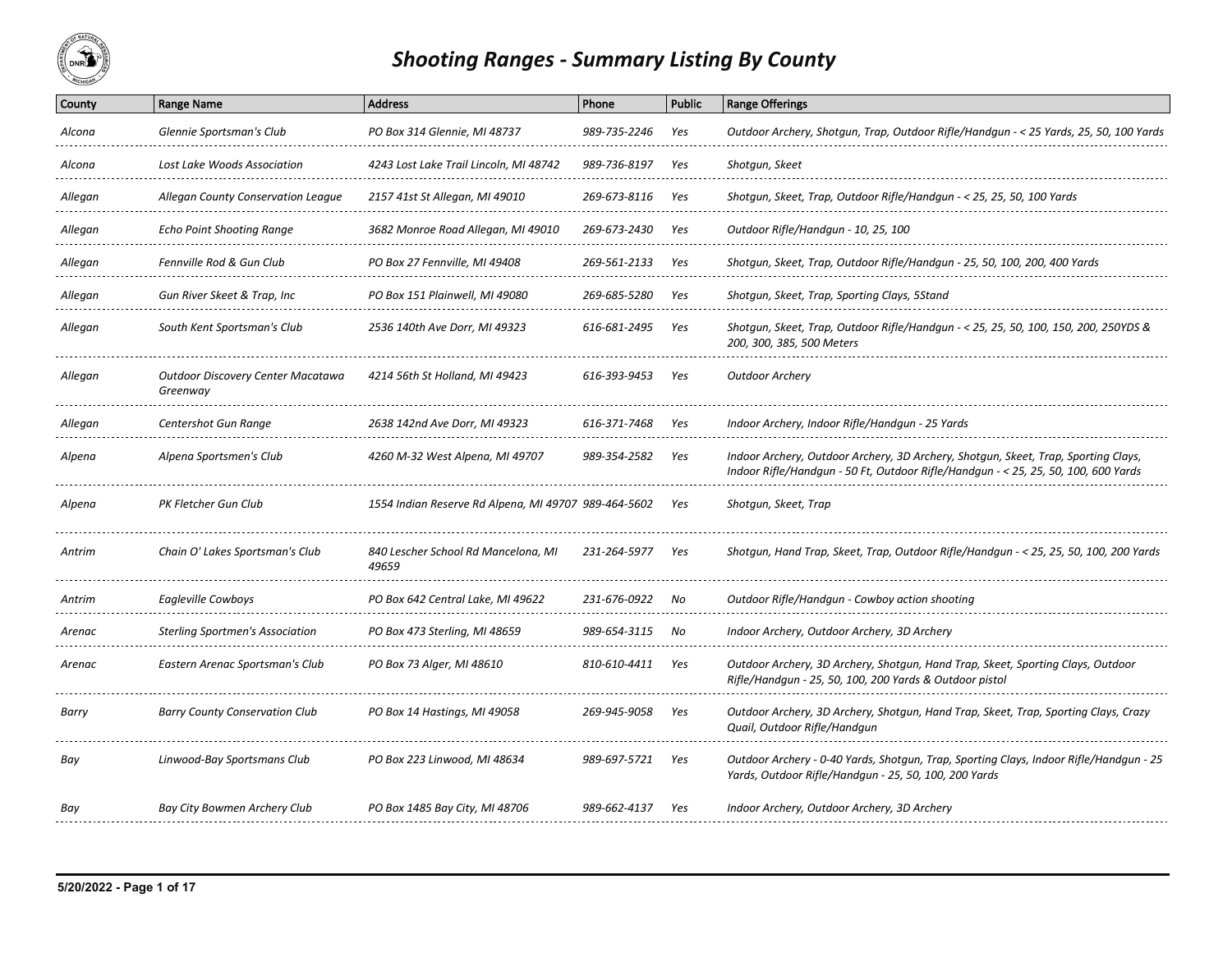| County         | <b>Range Name</b>                                           | <b>Address</b>                                       | Phone        | <b>Public</b> | <b>Range Offerings</b>                                                                                                                                                                                    |
|----------------|-------------------------------------------------------------|------------------------------------------------------|--------------|---------------|-----------------------------------------------------------------------------------------------------------------------------------------------------------------------------------------------------------|
| Bay            | Bay County Conservation & Gun Club                          | 860 N Rogers Rd Linwood, MI 48634                    | 989-631-9944 | Yes           | Shotgun, Skeet, Trap, Sporting Clays, 5Stand, Indoor Rifle/Handgun - > 25 Yards,<br>Outdoor Rifle/Handgun - < 25, 25, 50, 100, 150, 200, 300 Yards                                                        |
| Bay            | Duncan's Outdoor Shop, Inc                                  | 501 Salzburg Ave Bay City, MI 48706                  | 989-894-6691 | Yes           | Indoor Rifle/Handgun - 50 Ft handgun - 50, 100, 200 Yards rifle                                                                                                                                           |
| Benzie         | Benzie Sportsman's Club                                     | PO Box 352 Benzonia, MI 49616                        | 231-269-3537 | Yes           | Outdoor Archery, 3D Archery, Shotgun, Skeet, Trap, Sporting Clays, Indoor<br>Rifle/Handgun - > 25 Yards, Outdoor Rifle/Handgun - < 25, 25, 50, 100 Yards                                                  |
| <b>Berrien</b> | Watervliet Rod & Gun Club                                   | 3413 Hennessey Watervliet, MI 49098                  | 269-463-8785 | No            | Shotgun, Hand Trap, Trap, Outdoor Rifle/Handgun - 25, 40 Yards - Handgun & 40, 60,<br>77, 100, 200 Meters - Rifle                                                                                         |
| <b>Berrien</b> | Coloma Rod & Gun Club                                       | 6145 Angling Rd Coloma, MI 49038                     | 269-468-6745 | Yes           | Outdoor Archery - 3-4 Yards, Shotgun, Hand Trap, Trap, Outdoor Rifle/Handgun - 30 Ft<br>Handqun & 0-168 Yards - Rifle                                                                                     |
| <b>Berrien</b> | Berrien County Sportsman's Club                             | PO Box 98 Coloma, MI 49038                           | 269-208-6574 | No            | Indoor Archery, Outdoor Archery, 3D Archery, Shotgun, Skeet, Trap, Outdoor<br>Rifle/Handgun - < 25, 25, 50, 100, 200 Yards                                                                                |
| <b>Berrien</b> | Deer Creek Hunt Club                                        | 18000 Basswood Rd Three Oaks, MI<br>49128            | 269-756-6600 | Yes           | Shotgun, Skeet, Trap, Sporting Clays, 5Stand                                                                                                                                                              |
| <b>Berrien</b> | Grand Mere Rifle and Pistol Club                            | 5386 Ridge Rd Stevensville, MI 49127                 | 269-281-3754 | No            | Indoor Archery, Indoor Rifle/Handqun - 50 Ft                                                                                                                                                              |
| <b>Berrien</b> | New Buffalo Rod and Gun Club                                | PO Box 271 New Buffalo, MI 49117                     | 269-469-5990 | No            | Outdoor Archery, 3D Archery, Shotgun, Hand Trap, Trap, Indoor Rifle/Handgun - > 25<br>Yards, Outdoor Rifle/Handgun - 25, 50, 100, 200 Yards                                                               |
| <b>Berrien</b> | Point Blank Shooting Range LLC                              | 1340 Territorial Rd Benton Harbor, MI<br>49022       | 269-927-3486 | Yes           | Indoor Archery, 3D Archery, Indoor Rifle/Handgun - 25 Yards                                                                                                                                               |
| <b>Berrien</b> | <b>Bend of The River Conservation Club</b>                  | PO Box 121 Niles, MI 49120                           | 269-695-5732 | Yes           | Indoor Archery, Outdoor Archery, 3D Archery, Shotgun, Hand Trap, Indoor<br>Rifle/Handqun - < 25 Yards, Outdoor Rifle/Handqun - 25, 50, 100, 200 Yards                                                     |
| Branch         | Gander RV and Outdoors                                      | 373 N Willowbrook Coldwater, MI 49036   517-279-2900 |              | Yes           | Indoor Archery - 30 Yards                                                                                                                                                                                 |
| Branch         | <b>Branch County Conservation &amp;</b><br>Sportsman's Club | PO Box 334 Coldwater, MI 49036                       | 517-767-4089 | No            | Indoor Archery - 20 Yards, Outdoor Archery - 20-50 Yard targets, Shotgun, Trap, Indoor<br>Rifle/Handqun - > 25 Yards, 20 Yards pistol range, Outdoor Rifle/Handqun - < 25, 25, 50,<br>100, 200, 300 Yards |
| Calhoun        | Centerline of Calhoun County                                | 23100 13 Mile Rd Bellevue, MI 49021                  | 269-763-2079 | Yes           | Indoor Archery, Outdoor Archery - 20 Yards, 3D Archery, Shotgun, Skeet, Trap, Sporting<br>Clays, Outdoor Rifle/Handgun - 2-25, 50, 100 Yards                                                              |
| Calhoun        | Southside Sportsman Club                                    | 539 Capital Ave Sw Battle Creek, MI<br>49015         | 269-968-4229 | Yes           | Indoor Rifle/Handgun - 50 Ft pistol cal carbines - Rifles (22cal)                                                                                                                                         |
| Calhoun        | Spectacle Lake Outdoor Club                                 | 11450 25 1/2 Mile Rd Albion, MI 49224                | 517-629-5282 | Yes           | Indoor Archery, Outdoor Archery, Shotgun, Hand Trap, Trap, Sporting Clays, Outdoor<br>Rifle/Handgun - 25, 50, 100, 200 Yards                                                                              |
| Calhoun        | Sportsman's Club of Battle Creek                            | PO Box 1133 Battle Creek, MI 49016                   | 269-968-0028 | Yes           | Outdoor Archery, 3D Archery, Shotqun, Hand Trap, Outdoor Rifle/Handqun - < 25, 25,<br>50, 100 Yards                                                                                                       |
|                |                                                             |                                                      |              |               |                                                                                                                                                                                                           |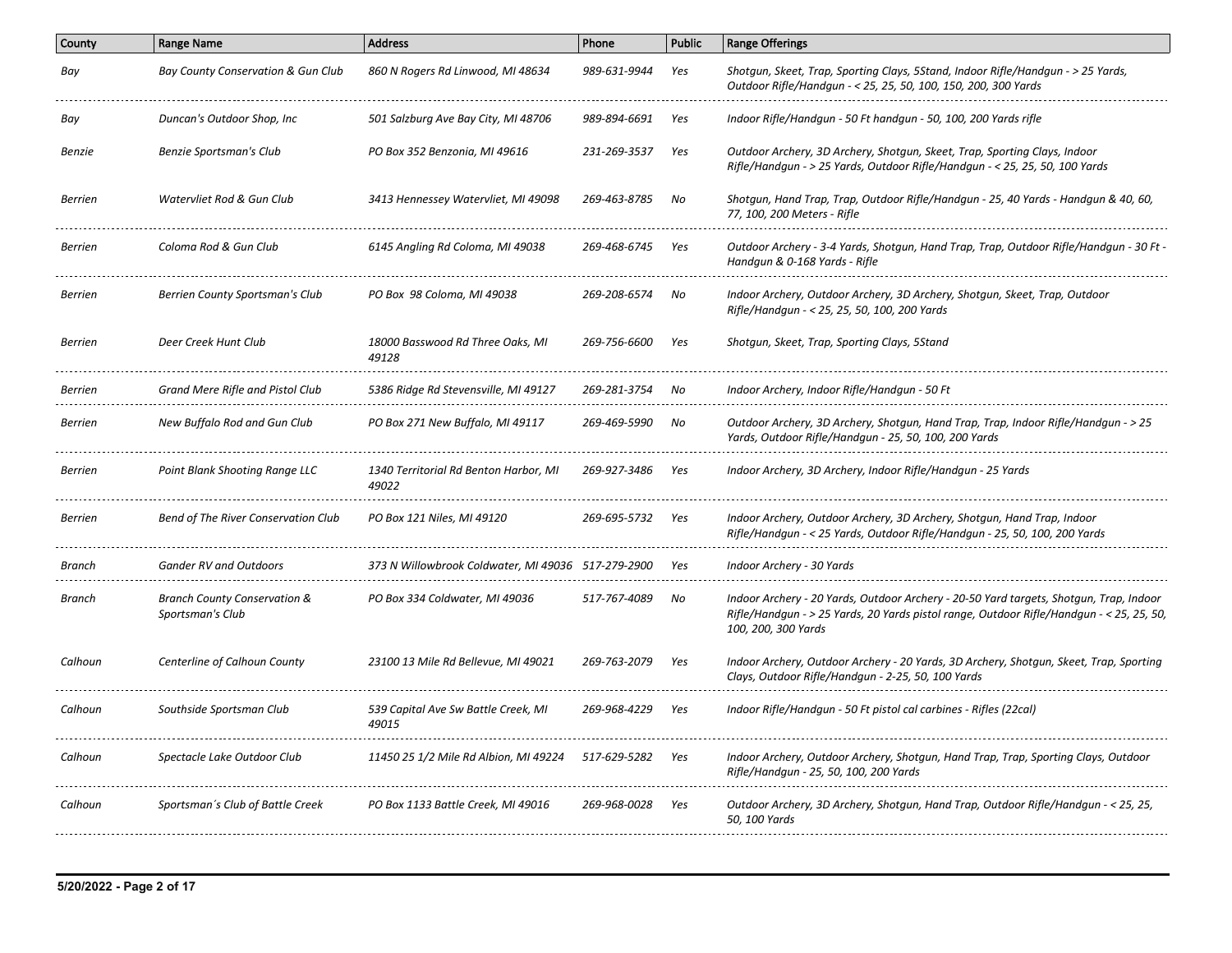| County     | <b>Range Name</b>                         | <b>Address</b>                                       | Phone        | <b>Public</b> | <b>Range Offerings</b>                                                                                                                                              |
|------------|-------------------------------------------|------------------------------------------------------|--------------|---------------|---------------------------------------------------------------------------------------------------------------------------------------------------------------------|
| Calhoun    | Kellogg Sportsmen's Club                  | 20410 14 Mile Rd Battle Creek, MI 49014 616-763-3989 |              | Yes           | Outdoor Archery, 3D Archery, Shotgun, Sporting Clays                                                                                                                |
| Cass       | Dowagiac Conservation Club                | PO Box 424 Dowagiac, MI 49047                        | 269-782-5508 | No            | Outdoor Archery, Outdoor Rifle/Handgun                                                                                                                              |
| Cass       | <b>Edwardsburg Conservation Club</b>      | PO Box 435 Edwardsburg, MI 49112                     | 574-215-5872 | Yes           | Outdoor Archery, 3D Archery, Shotgun, Trap, Outdoor Rifle/Handgun - 25, 100, 200<br>Yards max                                                                       |
| Cass       | <b>Howard Twp Conservation Club</b>       | 2601 Terminal Rd Niles, MI 49120                     | 574-850-2157 | No            | Shotqun, Trap, Outdoor Rifle/Handqun - 25, 50, 100, 200 Yards                                                                                                       |
| Cass       | <b>Rolling Hills Shooting Preserve</b>    | 17025 Mckenzie St Marcellus, MI 49067                | 269-646-9164 | Yes           | Shotgun, Hand Trap, Sporting Clays                                                                                                                                  |
| Charlevoix | Charlevoix Rod & Gun Club                 | 11330 US-31 North Charlevoix, MI 49720 231-547-2785  |              | Yes           | Outdoor Archery, Shotgun, Skeet, Sporting Clays, 5Stand, Indoor Rifle/Handgun - > 25<br>Yards, Outdoor Rifle/Handqun - < 25, 25, 50, 100, 200 Yards                 |
| Cheboygan  | Cheboygan Sportsman's Club                | 13516 Seffern Rd Cheboygan, MI 49721                 | 231-627-2072 | No            | Indoor Archery, Outdoor Archery, 3D Archery, Shotgun, Skeet, Trap, 5Stand, Indoor<br>Rifle/Handqun - 25YDS, .22 CAL ONLY, Outdoor Rifle/Handqun - 25, 50, 100 Yards |
| Cheboygan  | Indian River Sportsman's Club             | PO Box 968 Indian River, MI 49749                    | 231-238-9555 | Yes           | Shotgun, Hand Trap, Trap, Outdoor Rifle/Handgun - 25, 50, 100, 300 Yards                                                                                            |
| Chippewa   | Chippewa County Shooting Association      | PO Box 454 Sault Ste Marie, MI 49783                 | 906-440-4674 | No            | Shotgun, Skeet, Trap, Outdoor Rifle/Handgun - < 25, 25, 50, 100, 200 Yards                                                                                          |
| Chippewa   | Drummond Island Sportsman Club            | PO Box 82 Drummond Island, MI 49726                  | 906-493-6300 | Yes           | Outdoor Archery, Shotgun, Skeet, Trap, Outdoor Rifle/Handgun - 25, 50, 100, 200 Yards                                                                               |
| Chippewa   | The Cedars At Drummond Island Resort      | 33494 S Maxton Rd Drummond Island,<br>MI 49726       | 906-493-1006 | Yes           | Shotgun, Sporting Clays                                                                                                                                             |
| Clare      | <b>Harrison Sportsmans Club</b>           | PO Box 548 Harrison, MI 48625                        | 989-539-3186 | Yes           | Indoor Archery, Outdoor Archery, 3D Archery, Shotgun, Trap, Sporting Clays, Outdoor<br>Rifle/Handqun - < 25, 25, 50, 100 Yards                                      |
| Clare      | Clare Rod & Gun Club                      | 10844 S Eberhart Clare, MI 48617                     | 989-386-7557 | Yes           | Indoor Archery, Outdoor Archery, 3D Archery, Shotgun, Trap, Outdoor Rifle/Handgun -<br>< 25, 50, 100, 200 Yards                                                     |
| Clare      | Lake Rod & Gun Club                       | 9953 8 Point Lk Rd Lake, MI 48632                    | 989-544-2461 | No            | <b>Outdoor Archery</b>                                                                                                                                              |
| Clinton    | <b>Clinton County Sheriff Dept</b>        | 1347 E Townsend Rd St Johns, MI 48879                | 989-224-5200 | No            | Outdoor Rifle/Handgun                                                                                                                                               |
| Clinton    | Rose Lake Shooting Range                  | 14500 Peacock Rd Bath, MI 48808                      | 517-641-7801 | Yes           | Outdoor Archery - 10-100 Yards, No broadheads allowed, Shotqun, Hand Trap, Outdoor<br>Rifle/Handgun - 10, 25, 50, 100                                               |
| Clinton    | Sleepy Hollow Conservation Club           | 3217 W Mead Rd St Johns, MI 48879                    | 989-224-7742 | Yes           | Shotgun, Trap                                                                                                                                                       |
| Clinton    | Thorny Acres Sportsman Club               | 9550 E French Rd Elsie, MI 48831                     | 989-862-5717 | Yes           | Indoor Archery - 20 Yards, Outdoor Archery, 3D Archery                                                                                                              |
| Clinton    | <b>Fowler Conservation Club</b>           | PO Box 262 Fowler, MI 48835                          | 989-593-3428 | Yes           | Outdoor Archery, Outdoor Rifle/Handqun - 25, 50, 100 Yards                                                                                                          |
| Crawford   | Northwoods Archery Club @ Hanson<br>Hills | PO Box 361 Grayling, MI 49738                        | 989-275-5653 | Yes           | Indoor Archery, Outdoor Archery, 3D Archery                                                                                                                         |
|            |                                           |                                                      |              |               |                                                                                                                                                                     |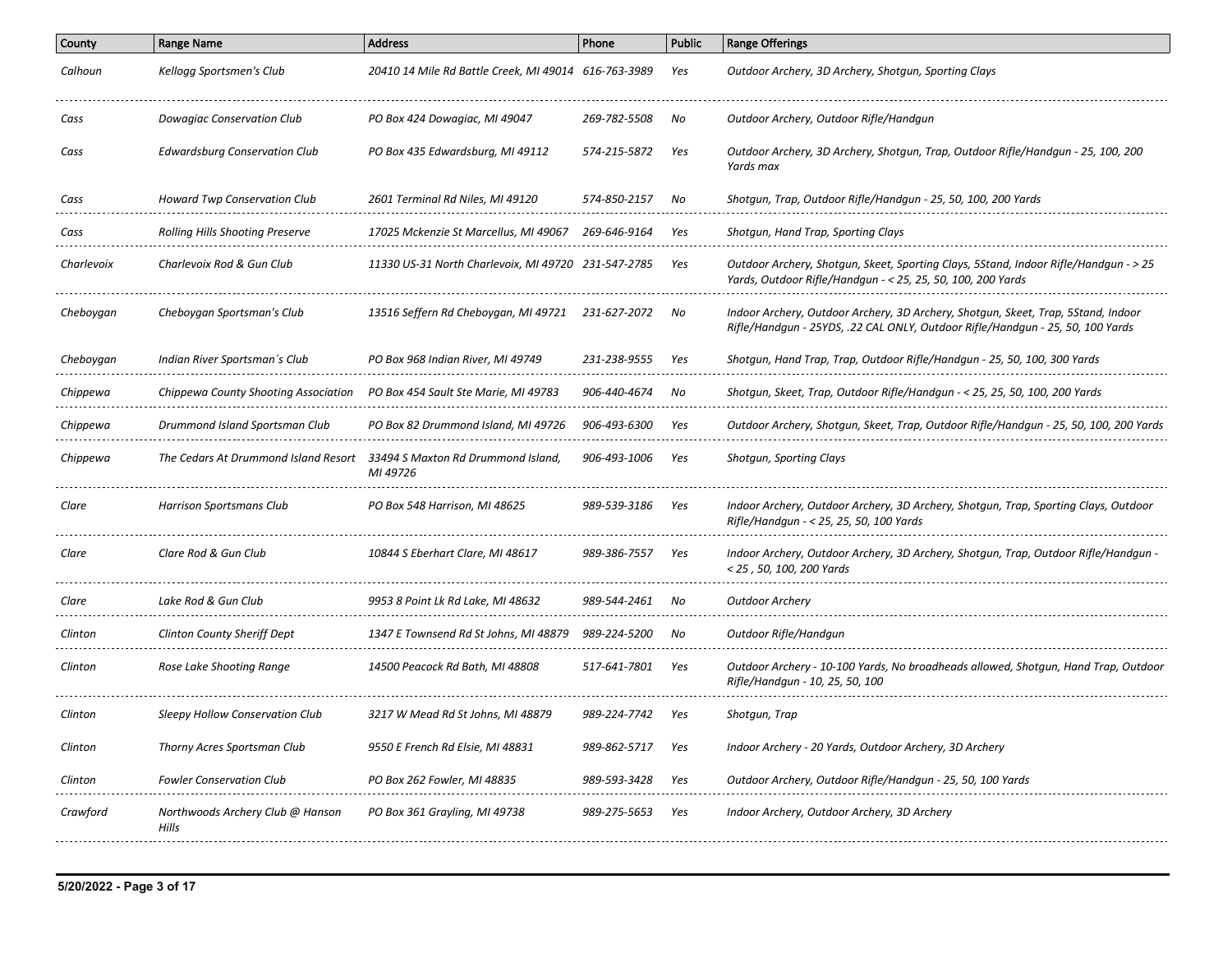| County       | <b>Range Name</b>                              | <b>Address</b>                                           | Phone        | <b>Public</b> | <b>Range Offerings</b>                                                                                                                                                                |
|--------------|------------------------------------------------|----------------------------------------------------------|--------------|---------------|---------------------------------------------------------------------------------------------------------------------------------------------------------------------------------------|
| Crawford     | Grayling Sportsman's Club                      | PO Box 642 Grayling, MI 49738                            | 989-344-9304 | Yes           | Shotgun, Skeet, Trap, Indoor Rifle/Handgun, Outdoor Rifle/Handgun - 50, 100 Yards,<br>members only                                                                                    |
| Delta        | Great Lakes Sports & Recreation Club           | PO Box 152 Escanaba, MI 49829                            | 906-786-2911 | Yes           | Indoor Archery, Outdoor Archery, 3D Archery, Shotgun, Skeet, Trap, Sporting Clays,<br>5Stand, Indoor Rifle/Handgun - 50 Ft, Outdoor Rifle/Handgun - < 25, 25, 50, 100, 400<br>Yards   |
| Delta        | <b>Superior Game Ranch Sportsmans</b><br>Range | 35753 Route 3, Box 163 Cornell, MI<br>49818              | 906-384-6419 | Yes           | Outdoor Rifle/Handgun - 50 Yards max                                                                                                                                                  |
| Eaton        | Capital Area Sportsmen's League                | 7534 Old River Trail Lansing, MI 48917                   | 517-627-6982 | Yes           | Indoor Archery, Outdoor Archery, Shotgun, Skeet, Trap, Sporting Clays, Crazy Quail,<br>Indoor Rifle/Handgun - 25 Yards, Outdoor Rifle/Handgun - 25, 50, 100, 200 Yards                |
| Eaton        | Chief Okemos Sportsmans Club, Inc              | PO Box 375 Dimondale, MI 48821                           | 517-646-0400 | No            | Shotgun, Trap, Outdoor Rifle/Handgun - 25, 50, 100, 200 Yards                                                                                                                         |
| Eaton        | <b>Bellevue Conservation Club</b>              | PO Box 114 Bellevue, MI 49021                            | 269-763-3450 | No            | Shotgun, Skeet, Trap, Outdoor Rifle/Handgun - 50, 100, 200 Yards                                                                                                                      |
| Eaton        | <b>Family Shooters Corral Inc</b>              | 4516 E Bellevue Hwy, East Eaton Rapids,<br>MI 48827      | 517-663-3805 | Yes           | Outdoor Archery - Benches, no actual lanes, Shotqun, Sporting Clays, Indoor<br>Rifle/Handgun - > 25 Yards, Outdoor Rifle/Handgun - 25, 50, 100, 200, 300 Yards                        |
| Eaton        | Michigan State Police                          | 7426 N Canal Rd Lansing, MI 48913                        | 517-322-5603 | No            | Indoor Rifle/Handgun                                                                                                                                                                  |
| Eaton        | <b>Eaton Rapids Conservation Club</b>          | 214 N River Eaton Rapids, MI 48827                       |              | Yes           |                                                                                                                                                                                       |
| Emmet        | Emmet County Sportsmen's Club                  | 6835 W Robinson Rd Harbor Springs, MI<br>49740           | 231-526-1135 | Yes           | Shotgun, Skeet, Trap, Sporting Clays, Crazy Quail, 5Stand                                                                                                                             |
| Emmet        | Harbor Springs Outdoors Club                   | PO Box 502 Harbor Springs, MI 49740                      | 231-526-8992 | Yes           | 3D Archery, Indoor Rifle/Handgun - < 25 Yards, Outdoor Rifle/Handgun - 25, 50, 100,<br>200, 400, 500 Yards                                                                            |
| Genesee      | Clayton Township Police Dept                   | 2011 S Morrish Rd Clayton Twp, MI<br>48473               | 810-635-3230 | No            | Outdoor Rifle/Handgun                                                                                                                                                                 |
| Genesee      | Fenton Lakes Sportsmans Club                   | 1140 Butcher Rd Fenton, MI 48430                         | 810-694-5735 | Yes           | Outdoor Archery - Practice Range, 3D Archery, Shotgun, Hand Trap, Sporting Clays,<br>Indoor Rifle/Handgun - 50 Ft, Outdoor Rifle/Handgun - < 25, 25, 50, 100 Yards &<br>Cowboy action |
| Genesee      | Flushing Rifle and Pistol Club                 | PO Box 134 Flushing, MI 48433                            | 810-659-9149 | Yes           | Outdoor Archery, Indoor Rifle/Handgun - 50, 75 Ft                                                                                                                                     |
| Genesee      | Genesee Sportsman's Club                       | 8208 N Seymour Rd Flushing, MI 48430                     | 810-639-5100 | Yes           | Outdoor Archery, 3D Archery, Shotgun, Skeet, Trap, Sporting Clays, 5Stand, Outdoor<br>Rifle/Handqun                                                                                   |
| Genesee      | Grand Blanc Huntsman's Club                    | 9046 S Irish Rd Grand Blanc, MI 48439                    | 810-695-4406 | Yes           | Shotgun, Skeet, Trap, Sporting Clays, 5Stand, Outdoor Rifle/Handgun - 25, 50, 100 Yards                                                                                               |
| Genesee      | Linden Sportsmens Club                         | PO Box 384 Linden, MI 48451                              | 810-735-5822 | No            | Outdoor Archery, 3D Archery, Shotgun, Hand Trap, Trap, Indoor Rifle/Handgun -<br>5,10METERS, BB & AIR RIFLE ONLY, Outdoor Rifle/Handgun - < 25, 25, 50, 100 Yards                     |
| Genesee<br>. | Williams Gun Sight Company                     | PO Box 329 Davison, MI 48423<br>------------------------ | 800-530-9028 | Yes           | Shotgun, Skeet, Trap, Sporting Clays, Outdoor Rifle/Handgun - < 25, 25, 100 Yards                                                                                                     |
|              |                                                |                                                          |              |               |                                                                                                                                                                                       |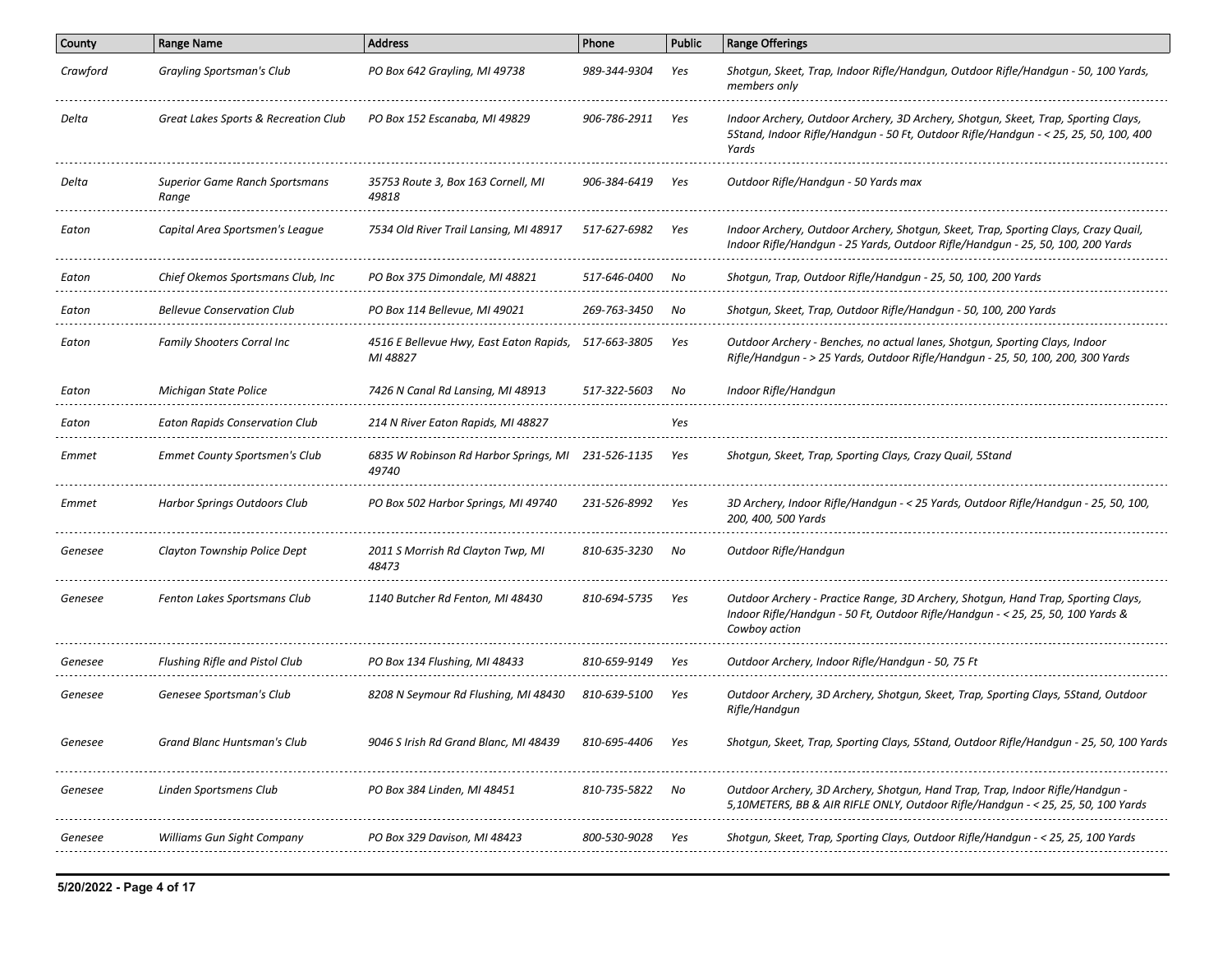| County                | <b>Range Name</b>                      | <b>Address</b>                                       | Phone        | <b>Public</b> | <b>Range Offerings</b>                                                                                                              |
|-----------------------|----------------------------------------|------------------------------------------------------|--------------|---------------|-------------------------------------------------------------------------------------------------------------------------------------|
| Genesee               | Eds Archery & Sporting Goods Inc       | 4483 E Vienna Rd Clio, MI 48420                      | 810-686-6494 | Yes           | Indoor Archery, Outdoor Archery, 3D Archery                                                                                         |
| Genesee               | Flint Bowmen Inc                       | 5478 S Belsay Rd Grand Blanc, MI 48439 810-655-5670  |              | Yes           | Indoor Archery, Outdoor Archery, 3D Archery                                                                                         |
| Gladwin               | <b>Lost Arrow Resort</b><br>.          | 1749 Bomanville Rd Gladwin, MI 48624                 | 989-345-7774 | Yes           | Shotgun, Trap, Sporting Clays, Outdoor Rifle/Handgun - 25, 50, 100, 200 Yards                                                       |
| Gogebic               | Superior Range Shooter's Club, Inc.    | N13302 Black River Rd Ironwood, MI<br>49938          |              | Yes           | Shotgun, Trap, Outdoor Rifle/Handgun - 300 yard and handgun                                                                         |
| Grand Traverse        | Kingsley Sportsman's Club              | 6095 S Garfield Rd Kingsley, MI 49649                | 231-313-0720 | Yes           | Outdoor Archery, Outdoor Rifle/Handgun - 25, 50, 100 Yards                                                                          |
| <b>Grand Traverse</b> | Gauthier's Archery Pro Shop            | 1788 M-37 South Traverse City, MI 49684 231-943-4432 |              | Yes           | <b>Indoor Archery</b>                                                                                                               |
| <b>Grand Traverse</b> | Nyes Trap Range                        | 6281 Pierce Rd Kingsley, MI 49649                    | 231-263-5593 | Yes           | Shotgun, Trap                                                                                                                       |
| <b>Grand Traverse</b> | Shooters Indoor Gun & Archery Range    | 5333 Curtis Rd Traverse City, MI 49685               | 231-421-9222 | Yes           | Indoor Archery, 3D Archery, Indoor Rifle/Handgun                                                                                    |
| <b>Grand Traverse</b> | <b>Walton Junction Sportsmans Club</b> | 11207 E County Line Rd Fife Lake, MI<br>49633        |              | No            | Outdoor Archery, 3D Archery, Outdoor Rifle/Handgun - < 25, 25, 50, 100 Yards                                                        |
| <b>Grand Traverse</b> | <b>Supply Road Shooting Range</b>      | 11129 Supply Road Traverse City, MI<br>49696         | 231-922-6040 | Yes           | Outdoor Rifle/Handgun - 10, 25, 50, 100 yard                                                                                        |
| Gratiot               | Ashley Sportsmans Club                 | 8554 S Mason Rd Bannister, MI 48807                  | 517-204-4075 | Yes           | 3D Archery, Shotqun, Trap, Sporting Clays, Outdoor Rifle/Handqun - < 25, 25, 50, 100,<br>200 Yards                                  |
| Gratiot               | <b>Pine River Recreation Club</b>      | 5527 N Ferris Rd Riverdale, MI 48877                 | 989-833-7260 | No            | Indoor Archery, 3D Archery, Shotgun, Trap, Indoor Rifle/Handgun, Outdoor<br>Rifle/Handgun - < 25, 25, 50, 100 Yards                 |
| Gratiot               | AP Goodrich Rifle & Pistol Club        | 999 E. Tyler Rd. Alma, MI 48801                      | 989-875-5049 | No            | Indoor Rifle/Handqun - 50 Ft, Outdoor Rifle/Handqun - 25-100 Yards - Pistol & 25 - 500<br>Meters - Rifle                            |
| Hillsdale             | Hillsdale County Conservation Club     | 3835 S Bird Lake Rd, Box 217 Osseo, MI<br>49266      | 517-523-3990 | Yes           | Indoor Archery - League, Outdoor Archery - Summer only, Shotgun, Trap, Sporting<br>Clays, Outdoor Rifle/Handgun - 25, 50, 100 Yards |
| Hillsdale             | <b>Hillsdale County Sheriff Dept</b>   | 165 W Fayette Hillsdale, MI 49242                    | 517-437-7317 | No            | Outdoor Rifle/Handgun                                                                                                               |
| Hillsdale             | <b>Lost Nation State Game Area</b>     | Way Rd Pittsford, MI 49271                           | 517-522-4097 | Yes           | Shotqun, Hand Trap, Outdoor Rifle/Handqun - 25, 50, 100 Yards                                                                       |
| Hillsdale             | Addison Gun Club                       | 6400 Somerset Rd Addison, MI 49220                   | 517-547-9718 | Yes           | Shotgun, Trap                                                                                                                       |
| Hillsdale             | Red Fox Sportsman's Club               | 6126 E Mosherville Rd Jonesville, MI<br>49250        | 517-688-3110 | No            | Shotgun, Trap                                                                                                                       |
| Huron                 | Ubly Fox Hunters' Club                 | 8780 S Ubly Rd Ubly, MI 48475                        | 989-269-9382 | Yes           | Shotgun, Trap, Outdoor Rifle/Handgun - <= 200 Yards                                                                                 |
| Huron                 | Thumb Sportsman's Club                 | 1171 Minnick Road Bad Axe, MI 48413                  | 989-428-4327 | No            | Shotgun, Trap, Outdoor Rifle/Handgun - 25, 200, 300 Yards                                                                           |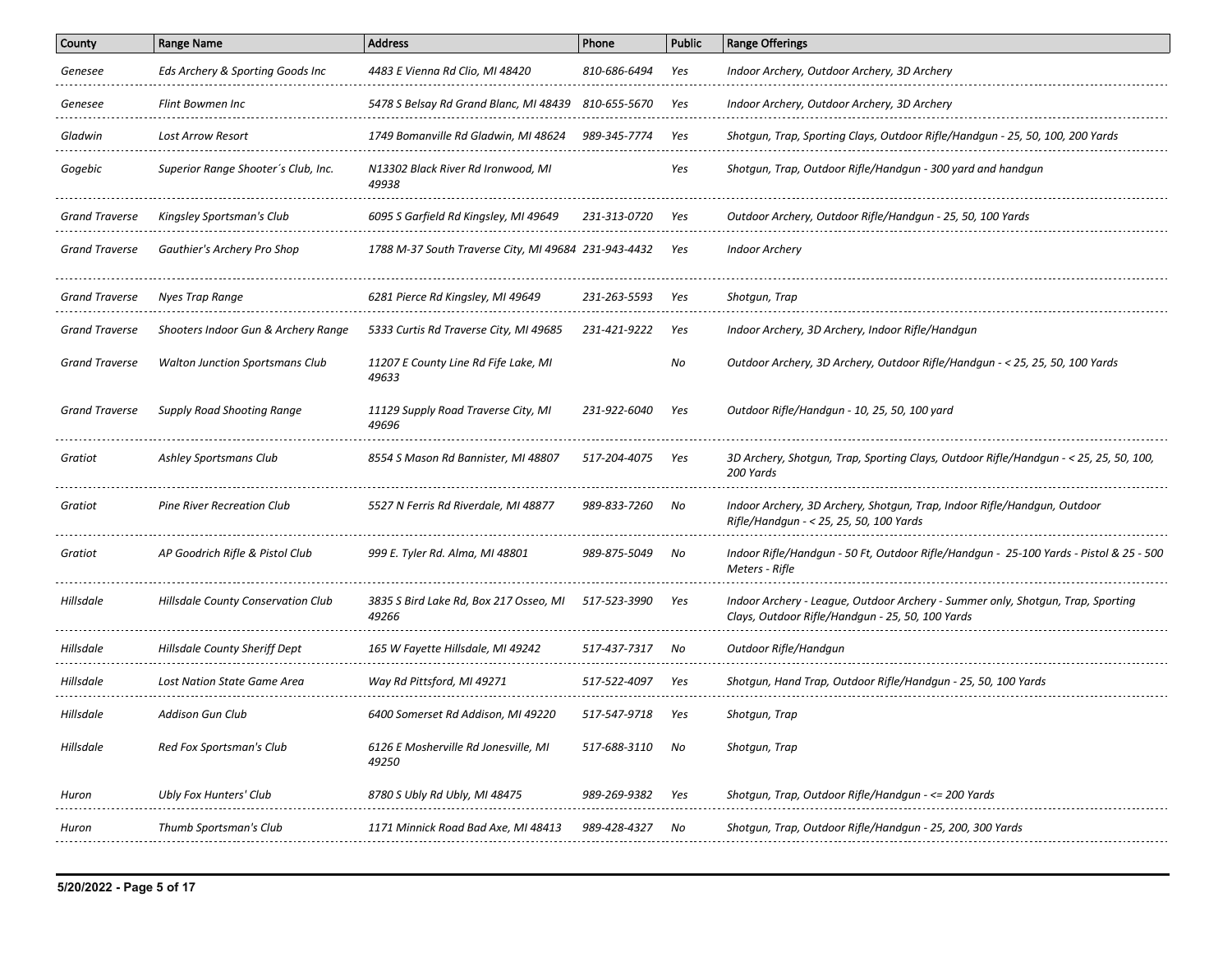| County   | <b>Range Name</b>                                                   | <b>Address</b>                                               | Phone        | <b>Public</b> | <b>Range Offerings</b>                                                                                                                              |
|----------|---------------------------------------------------------------------|--------------------------------------------------------------|--------------|---------------|-----------------------------------------------------------------------------------------------------------------------------------------------------|
| Huron    | Grindstone-Port Hope Sportsmens Club                                | 6101 Huron City Rd Port Hope, MI 48468 989-428-4170          |              | Yes           | Outdoor Archery, Shotgun, Skeet, Trap, Outdoor Rifle/Handgun - 25, 50, 100, 200 Yards                                                               |
| Ingham   | Ingham County Sheriff Dept                                          | 630 N Cedar Mason, MI 48854                                  | 517-676-8211 | No            | Indoor Rifle/Handgun                                                                                                                                |
| Ingham   | Capitol City Rifle Club                                             | 1819 Germany Rd Williamston, MI 48895 517-339-3505           |              | No            | Shotgun, Trap, Indoor Rifle/Handgun, Outdoor Rifle/Handgun - 200 Yards max                                                                          |
| Ingham   | Dansville Shooting Range                                            | 1819 Kelly Rd Mason, MI 48854                                | 517-676-0698 | Yes           | Outdoor Rifle/Handgun - 10, 25, 50, 100 yards                                                                                                       |
| Ingham   | <b>Michigan Trapshooting Association</b>                            | 1534 W Service Rd Mason, MI 48854                            | 517-676-2295 | Yes           | Shotgun, Trap                                                                                                                                       |
| Ingham   | Demmer Shooting Sports Education &<br><b>Training Center</b>        | 3365 E Jolly Rd Lansing, MI 48910                            | 517-884-0550 | Yes           | Indoor Archery - 25 Yards max, Outdoor Archery - 25 Yards, 90 Meters, 3D Archery - 70<br>Meters, Indoor Rifle/Handqun - 50 Ft max, Indoor Air Rifle |
| Ingham   | <b>Total Firearms</b>                                               | 1380 N Cedar St Mason, MI 48854                              | 517-699-0597 | Yes           | Indoor Archery - 20 Yards, Indoor Rifle/Handgun - 17 Yards, Outdoor Rifle/Handgun - <<br>25 Yards                                                   |
| Ingham   | Whitetail Acres 3-D Archery Range                                   | 240 Fogg Rd Leslie, MI 49251                                 | 517-589-0133 | Yes           | 3D Archery                                                                                                                                          |
| Ionia    | Qua-Ke-Zik Sportsmans Club                                          | 8731 Riverside Dr Saranac, MI 48881                          | 616-642-9800 | Yes           | Shotgun, Skeet, Trap, Outdoor Rifle/Handgun - 0-200 Yards                                                                                           |
| Ionia    | Oak Hill Gun Club                                                   | PO Box 254 Pewamo, MI 48873                                  |              | Yes           | Shotqun, Trap, Sporting Clays, 5Stand, Outdoor Rifle/Handqun - < 25, 50 Yards                                                                       |
| Ionia    | Western Michigan Rifle & Pistol Club Inc PO Box 261 Ionia, MI 48846 |                                                              | 616-527-4464 | No            | Outdoor Archery - 25 Yards, Shotgun, Hand Trap, Trap, Indoor Rifle/Handgun, Outdoor<br>Rifle/Handgun - < 25, 25, 50, 100, 300 Yards                 |
| Ionia    | Pine Hill Kennels and Sportsman's Club                              | 8347 10 Mile Rd NE Rockford, MI 49341                        | 616-874-8459 | No            |                                                                                                                                                     |
| losco    | Iosco Sportsmen's Club - East Tawas<br>Range                        | PO Box 47 East Tawas, MI 48730                               | 989-362-6275 | Yes           | Indoor Rifle/Handgun - 22 Handguns only, January 1 - March 31, Members only,<br>Outdoor Rifle/Handgun - < 25, 25, 50, 100 Yards                     |
| losco    | Iosco Sportsmen's Club Wurtsmith<br>Range                           | 2827 Rea Road Oscoda, MI 48750                               | 989-820-0173 | Yes           | Outdoor Archery, 3D Archery, Shotgun, Skeet, Trap, 5Stand, Outdoor Rifle/Handgun - <<br>25, 25, 50, 100, 300 Yards                                  |
| Isabella | <b>Black Creek Conservation Club</b>                                | 2643 S Chippewa Rd Mt Pleasant, MI<br>48858                  | 989-772-9736 | Yes           | Outdoor Archery - 50-100 Yards, Shotgun, Trap, Outdoor Rifle/Handgun - 50 Yards                                                                     |
| Isabella | Isabella County Sportsman's Club                                    | 2872 W Millbrook Road Mt. Pleasant, MI 989-621-2794<br>48858 |              | Yes           | Outdoor Archery - 25-300 Yards, 3D Archery - 7-25 Yards, Shotqun, Skeet, Trap,<br>Sporting Clays, Outdoor Rifle/Handgun - 25, 50, 100, 200 Yards    |
| Jackson  | Big 9 Sportsmans Club                                               | 12000 Folks Rd Concord, MI 49237                             | 517-398-0105 | Yes           | Shotgun, Trap, 5Stand, Outdoor Rifle/Handgun - < 25, 25, 50, 100, 250 Yards                                                                         |
| Jackson  | <b>Brooklyn Sportsmans Club</b>                                     | PO Box 713 Brooklyn, MI 49230                                | 517-592-5410 | No            | Shotgun, Hand Trap, Sporting Clays, Outdoor Rifle/Handgun - < 25, 25, 50, 100 Yards                                                                 |
| Jackson  | Jackson County Outdoor Club                                         | 3550 Hart Rd Jackson, MI 49201                               | 517-764-3415 | Yes           | Indoor Archery, Outdoor Archery, 3D Archery, Shotgun, Trap, Outdoor Rifle/Handgun -<br>< 25, 25, 50, 100, 200 Yards                                 |
| Jackson  | Jackson County Sportsmans Club                                      | PO Box 1037 Jackson, MI 49204                                | 517-782-6727 | Yes           | Shotgun, Skeet, Trap, Outdoor Rifle/Handgun - < 25 Yards                                                                                            |
|          |                                                                     |                                                              |              |               |                                                                                                                                                     |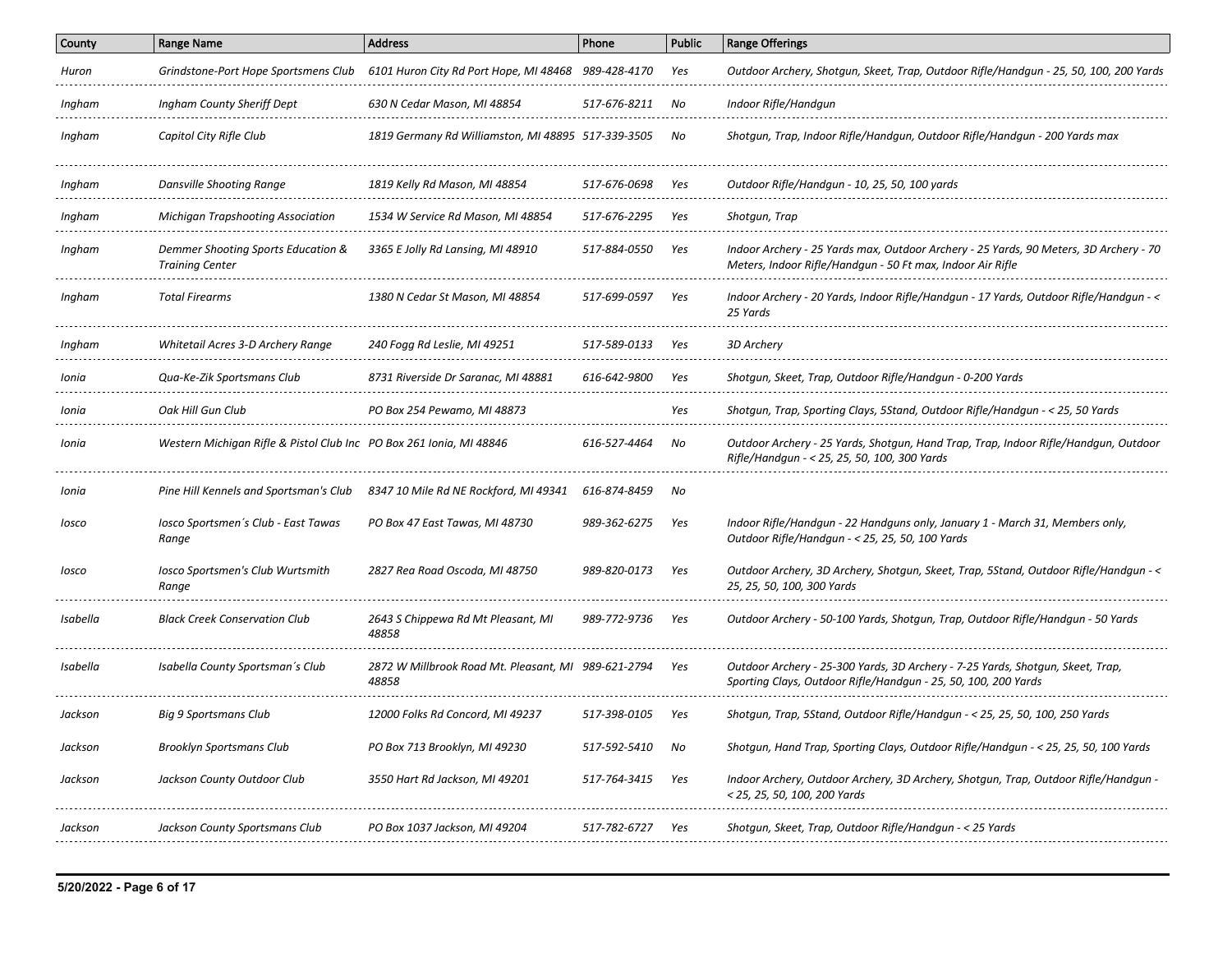| <b>Range Name</b>                     | <b>Address</b>                                 | Phone                                 | <b>Public</b>                                                                                                                        | <b>Range Offerings</b>                                                                                                                                                      |
|---------------------------------------|------------------------------------------------|---------------------------------------|--------------------------------------------------------------------------------------------------------------------------------------|-----------------------------------------------------------------------------------------------------------------------------------------------------------------------------|
| Parma Outdoor Club                    | PO Box 161 Parma, MI 49269                     | 517-531-4379                          | Yes                                                                                                                                  | Outdoor Archery, 3D Archery, Shotqun, Trap, Sporting Clays                                                                                                                  |
| <b>Sharonville Shooting Range</b>     | 14520 Sharon Valley Rd Grass Lake, MI<br>49240 | 734-428-8035                          | Yes                                                                                                                                  | Outdoor Archery - No Broadheads Allowed, 3D Archery, Shotgun, Hand Trap, Outdoor<br>Rifle/Handgun - 10, 25, 50, 100, Outdoor Air Rifle                                      |
| Schupbach's Sporting Goods            | 141 W Pearl St Jackson, MI 49201               | 517-782-8418                          | Yes                                                                                                                                  | Indoor Archery, 3D Archery                                                                                                                                                  |
| Munith Rod & Gun Club                 | 11455 Fitchburg Rd Munith, MI 49259            | 734-475-2467                          | Yes                                                                                                                                  | Shotgun, Trap                                                                                                                                                               |
| Grass Lake Sportsman's Club           | 13505 Leach Rd Grass Lake, MI 49240            | 517-522-3292                          | No                                                                                                                                   | Shotqun, Trap, Outdoor Rifle/Handqun - 25, 50, 75, 100, 150 Yards                                                                                                           |
| The Lead Bunker                       |                                                | 517-206-4859                          | No                                                                                                                                   |                                                                                                                                                                             |
| Kalamazoo Rod & Gun Club              | PO Box 19571 Kalamazoo, MI 49019               | 269-342-1550                          | Yes                                                                                                                                  | Outdoor Archery, Shotgun, Hand Trap, Trap, Sporting Clays, 5Stand, Outdoor<br>Rifle/Handqun - < 25, 25, 50, 200 Yards                                                       |
| Lakes Area Conservation Club          |                                                |                                       | Yes                                                                                                                                  | Shotgun, Trap, Sporting Clays, Outdoor Rifle/Handgun                                                                                                                        |
| Southern Michigan Gun Club            | 22471 38th Street Matawan, MI 49071            | 269-267-8616                          | Yes                                                                                                                                  | Outdoor Archery, 3D Archery, Shotgun, Hand Trap, Skeet, Trap, Sporting Clays, Indoor<br>Rifle/Handqun - 50 Ft, Outdoor Rifle/Handqun - 25, 50, 100 Yards                    |
| <b>Brooks Archery Inc</b>             | 2834 Portage St Kalamazoo, MI 49001            | 269-343-7364                          | Yes                                                                                                                                  | <b>Indoor Archery</b>                                                                                                                                                       |
| <b>Madison Square Sportsmans Club</b> | 5321 7 Mile Rd Ne Belmont, MI 49306            | 616-866-4463                          | No                                                                                                                                   | Outdoor Archery, Shotqun, Skeet, Trap, Sporting Clays, Outdoor Rifle/Handqun - 25, 50,<br>100, 300 Yards                                                                    |
| Creston Rod & Gun Club                | PO Box 435 Ada, MI 49301                       | 616-249-3813                          | No                                                                                                                                   | Outdoor Archery - 0-40 Yards, Shotgun, Skeet, Trap, Outdoor Rifle/Handgun - 25 - 100<br>Yards                                                                               |
| Red Flannel Rod & Gun Club            | 7463 18 Mile Rd Ne Cedar Springs, MI<br>49319  | 616-813-2477                          | Yes                                                                                                                                  | Indoor Archery, 3D Archery, Shotqun, Trap, Outdoor Rifle/Handqun - 25, 50, 100, 388<br>Yards                                                                                |
| Kent County Conservation League       | PO Box 397 Ada, MI 49301                       | 616-676-1056                          | Yes                                                                                                                                  | Outdoor Archery - Elevated stand, 3D Archery, Shotgun, Skeet, Trap, Sporting Clays,<br>5Stand, Outdoor Rifle/Handqun - 50,300YDS                                            |
| Caledonia Sportsman's Club            | 10721 Coldwater Rd SE Alto, MI 49302           | 616-891-1168                          | Yes                                                                                                                                  | Indoor Archery - 30 Yards, Outdoor Archery, 3D Archery, Shotgun, Skeet, Trap, Sporting<br>Clays, Indoor Rifle/Handgun, Outdoor Rifle/Handgun - < 25, 25, 50, 100, 150 Yards |
| Sparta Hunting & Fishing Club         | PO Box 264 Sparta, MI 49345                    | 616-678-4523                          | No                                                                                                                                   | Outdoor Archery, 3D Archery, Shotgun, Trap, 5Stand, Outdoor Rifle/Handgun - < 25, 25,<br>50, 100 Yards                                                                      |
| Rockford Sportsman's Club             | PO Box 624 Rockford, MI 49341                  | 616-540-3313                          | Yes                                                                                                                                  | Indoor Archery, Outdoor Archery, Shotgun, Skeet, Trap, Outdoor Rifle/Handgun - < 25,<br>25, 50, 100, 200 Yards                                                              |
| Grand Rapids Rifle & Pistol Club      | 1331 Nagel Sw Wyoming, MI 49509                | 616-243-6399                          | No                                                                                                                                   | Indoor Rifle/Handqun - 50 Ft                                                                                                                                                |
|                                       |                                                | 616-249-1911                          | Yes                                                                                                                                  | Indoor Rifle/Handgun                                                                                                                                                        |
|                                       |                                                | 3791 Ann Arbor Road Jackson, MI 49202 | 1212 W Osterhout Rd Portage, MI 49024 269-323-9027<br>Silver Bullet Firearms & Training Center 5121 Division Ave S Wyoming, MI 49548 |                                                                                                                                                                             |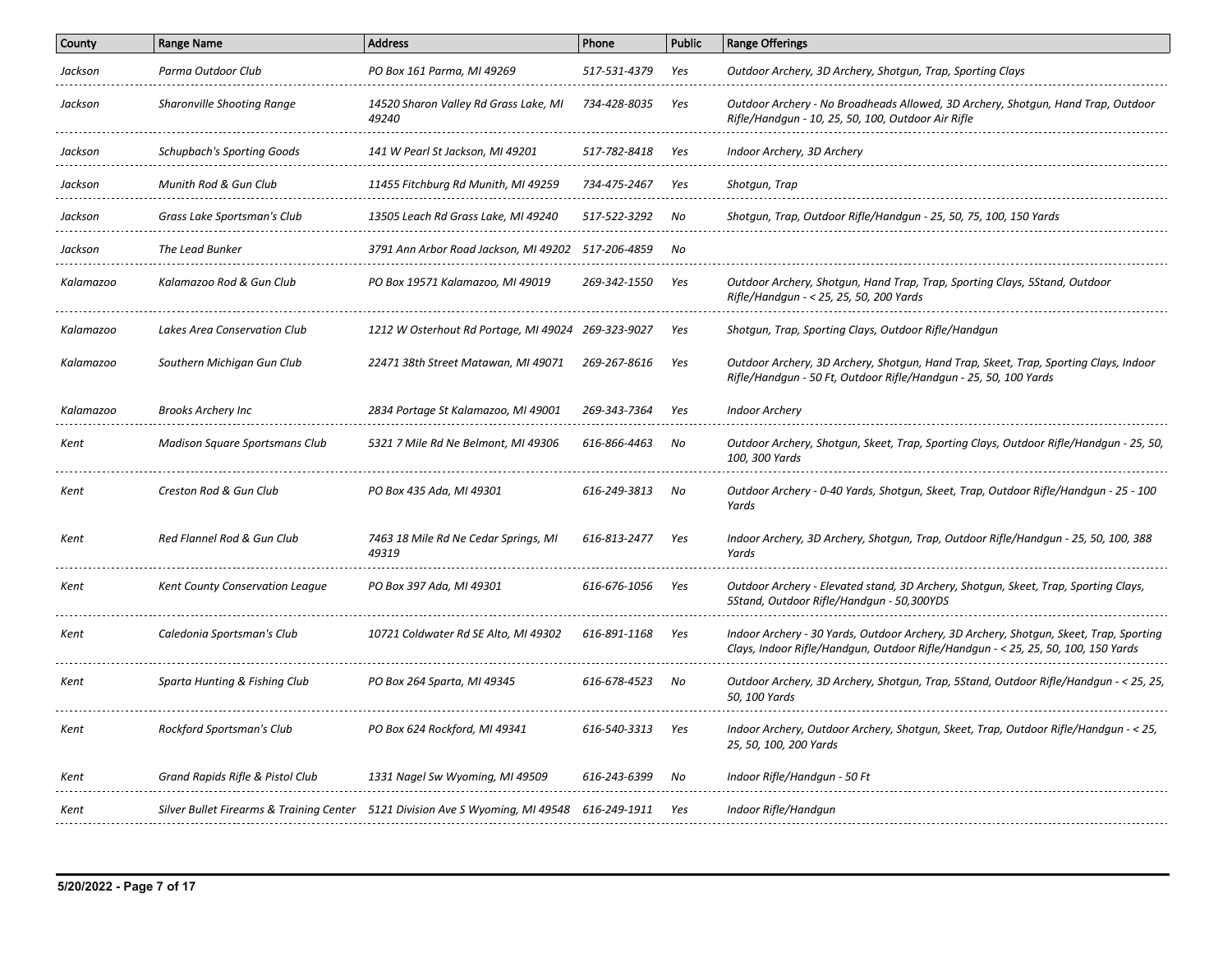| County     | <b>Range Name</b>                                                     | <b>Address</b>                                                 | Phone              | <b>Public</b> | <b>Range Offerings</b>                                                                                                                                                          |
|------------|-----------------------------------------------------------------------|----------------------------------------------------------------|--------------------|---------------|---------------------------------------------------------------------------------------------------------------------------------------------------------------------------------|
| Kent       | West Walker Sportsman's Club                                          | PO Box 141104 Grand Rapids, MI 49544                           | 616-560-7113       | Yes           | Indoor Archery, Outdoor Archery, 3D Archery, Shotgun, Skeet, Trap, 5Stand, Outdoor<br>Rifle/Handgun - <25,25,50,100YD, 200METER                                                 |
| Kent       | Chippewa Archery Club                                                 | 565 Godfrey Sw Grand Rapids, MI 49503 616-813-0647             |                    | Yes           | <b>Indoor Archery</b>                                                                                                                                                           |
| Kent       | Archery Unlimited Inc                                                 | 824 Lake Michigan Dr NW Grand Rapids, 616-235-0145<br>MI 49504 |                    | Yes           | <b>Indoor Archery</b>                                                                                                                                                           |
| Kent       | Barracks 616                                                          | 5740 Foremost Dr SE Grand Rapids, MI<br>49546                  | 616-259-6979       | Yes           | Indoor Rifle/Handgun - < 25 Yards                                                                                                                                               |
| Keweenaw   | Calumet-Keweenaw Sportsmen's Club                                     | PO Box 283 Calumet, MI 49913                                   | 906-337-5437       | Yes           | Outdoor Archery, Outdoor Rifle/Handgun - 25, 50, 100 Yards                                                                                                                      |
| Lapeer     | Lapeer County Sportsmen's Club                                        | 1213 N Lake George Rd Attica, MI 48412 810-660-7110            |                    | Yes           | Indoor Archery, Outdoor Archery, 3D Archery, Shotgun, Hand Trap, Skeet, Trap,<br>Sporting Clays, Crazy Quail, 5Stand, Outdoor Rifle/Handgun - 25, 50, 100, 200 Yards<br>covered |
| Lapeer     | Ortonville Shooting Range                                             | 5380 Sawmill Lake Rd Ortonville, MI<br>48462                   | 248-627-5569       | Yes           | 3D Archery - 12-26 Yards; No Broadheads Allowed, Shotgun, Hand Trap, Outdoor<br>Rifle/Handgun - 10, 25, 50, 100, 200 Yards                                                      |
| Lapeer     | Columbiaville Sportsmans Club                                         | 5124 Klam Rd Columbiaville, MI 48421                           | 810-793-7799       | Yes           | Outdoor Rifle/Handgun - 25, 50, 100, 200 Yards                                                                                                                                  |
| Lapeer     | Hunters Creek Club                                                    | 675 E Sutton Rd Metamora, MI 48455                             | 810-664-4307       | No            | Shotgun, Skeet, Trap, Sporting Clays                                                                                                                                            |
| Lapeer     | Huntsman Hunt Club                                                    | 3166 Havens Rd Dryden, MI 48428                                | 810-796-3000       | Yes           | Shotqun, Trap, Sporting Clays                                                                                                                                                   |
| Lapeer     | Lapeer State Game Area Shooting<br>Range                              | 2750 Roods Lake Rd Lapeer, MI 48446                            | 248-634-0240       | Yes           |                                                                                                                                                                                 |
| Leelanau   | Cedar Rod & Gun Club                                                  | PO Box 1825 Traverse City, MI 49621                            | 231-264-8594       | No            | Outdoor Archery, Shotgun, Hand Trap, Skeet, Trap, Sporting Clays, 5Stand, Outdoor<br>Rifle/Handgun - 25, 50, 100 Yards - Pistol & 275 Yards - Rifle                             |
| Lenawee    | Lenawee Conservation League                                           | 1404 Sutton Rd Adrian, MI 49221                                | 517-263-5292       | Yes           | Indoor Archery, Outdoor Archery, 3D Archery, Shotgun, Hand Trap, Trap, Indoor<br>Rifle/Handgun - 50 Ft, Outdoor Rifle/Handgun - < 25, 25, 50, 100, 200 Yards                    |
| Lenawee    | <b>Gus Harrison Correctional Facility</b>                             | 2727 E Beecher St Adrian, MI 49221                             | 517-265-3900<br>x3 | No            | Outdoor Rifle/Handgun - < 25, 25, 50, 100 Yards                                                                                                                                 |
| Lenawee    | Morenci Sportsman's Club                                              | 9151 W Mulberry Rd Morenci, MI 49256    517-458-6704           |                    | Yes           | Indoor Archery, Outdoor Archery, 3D Archery, Shotgun, Trap                                                                                                                      |
| Lenawee    | River Raisin Sportsmans Club                                          | PO Box 143 Blissfield, MI 49228                                | 517-673-3663       | No            | Indoor Archery - 20 Yards max, Outdoor Archery, 3D Archery, Shotqun, Trap, Indoor<br>Rifle/Handgun - 50 Ft, (22 cal only), Outdoor Rifle/Handgun - 50, 100 Yards                |
| Livingston | Howell Gun Club                                                       | 3210 Jewell Rd, Box 53 Howell, MI 48844 517-546-4556           |                    | Yes           | Shotgun, Skeet, Trap, 5Stand, Indoor Rifle/Handgun - 25 Yards, Outdoor<br>Rifle/Handgun - 25, 50, 100, 200 Yards                                                                |
| Livingston | Livingston Conservation & Sports Assoc  PO Box 614 Brighton, MI 48114 |                                                                | 810-227-2917       | Yes           | Indoor Archery, Outdoor Archery, Shotgun, Trap, Outdoor Rifle/Handgun - 25, 50, 100,<br>200 Yards                                                                               |
|            |                                                                       |                                                                |                    |               |                                                                                                                                                                                 |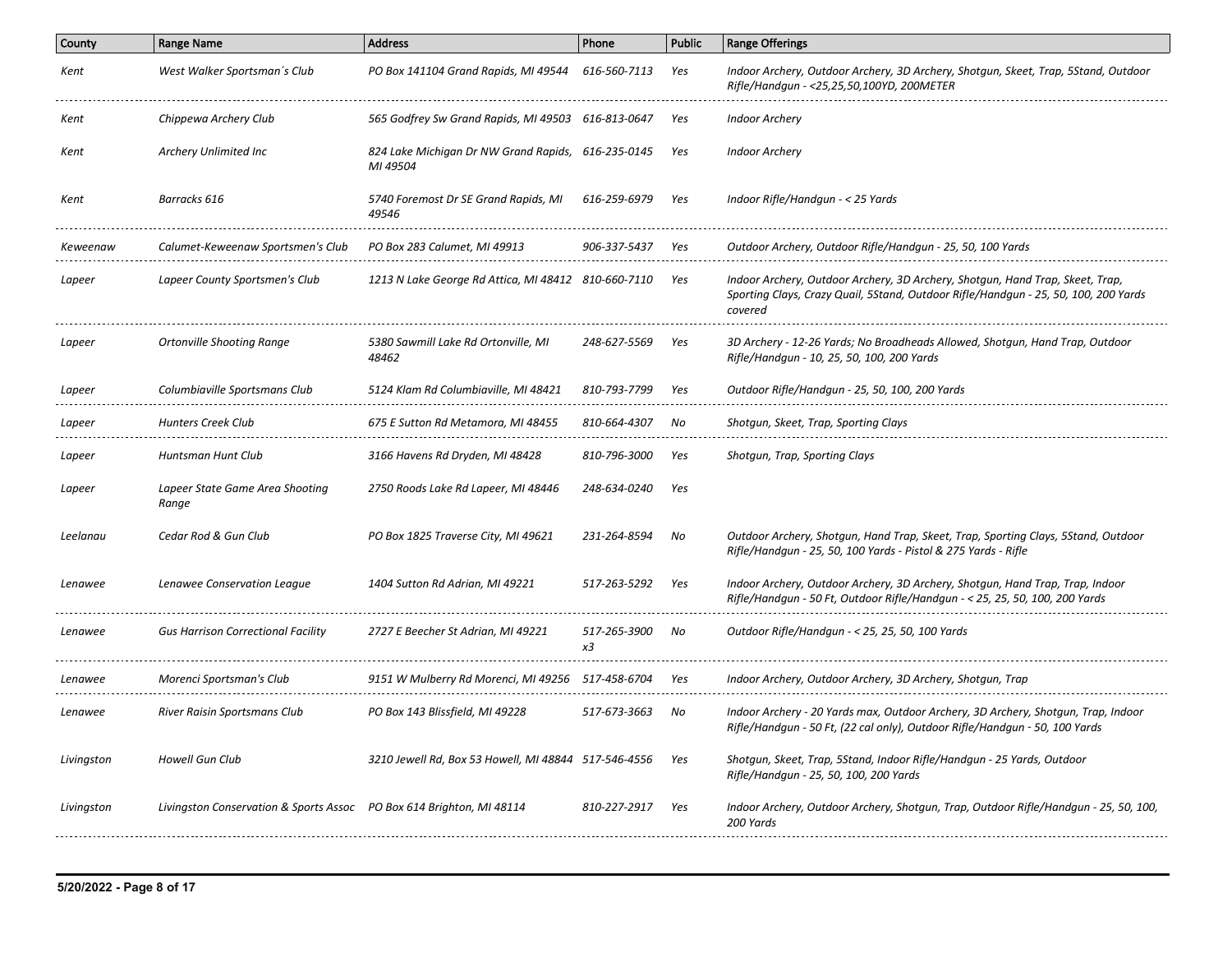| County     | <b>Range Name</b>                                        | <b>Address</b>                                      | Phone              | <b>Public</b> | <b>Range Offerings</b>                                                                                                                                                            |
|------------|----------------------------------------------------------|-----------------------------------------------------|--------------------|---------------|-----------------------------------------------------------------------------------------------------------------------------------------------------------------------------------|
| Livingston | Livingston County Wildlife &<br><b>Conservation Club</b> | PO Box 301 Hamburg, MI 48139                        | 810-231-1811       | No            | Indoor Archery, Shotgun, Trap, Outdoor Rifle/Handgun - 25, 50, 100, 200 Yards                                                                                                     |
| Livingston | Island Lake Shooting Range                               | 13600 E Grand River Brighton, MI 48116 248-437-2784 |                    | Yes           | Shotgun, Skeet, Trap, Sporting Clays, Outdoor Rifle/Handgun - 25, 50, 100 Yards                                                                                                   |
| Livingston | Livingston Gun Club                                      | PO Box 394 Brighton, MI 48116                       | 248-477-5796       | No            | Outdoor Rifle/Handgun - 25, 50, 100, 200 Yards                                                                                                                                    |
| Livingston | Land-O-Lakes Bowmen                                      | PO Box 253 Fenton, MI 48430                         |                    | Yes           | Indoor Archery - 5-25 Yards, Outdoor Archery, 3D Archery                                                                                                                          |
| Luce       | S & J Archery & Sports                                   | 222 Newberry Ave Newberry, MI 49868                 | 906-293-9330       | Yes           | <b>Indoor Archery</b>                                                                                                                                                             |
| Mackinac   | Les Cheneaux Sportsmans Club                             | PO Box 63 Cedarville, MI 49719                      | 906-484-3181       | No            | Shotgun, Trap, Sporting Clays, Outdoor Rifle/Handgun - 25, 50, 100, 150 Yards                                                                                                     |
| Macomb     | Shelby Twp River Bends Park                              | 4101 River Bends Drive Shelby Twp, MI<br>48316      | 586-731-0300       | Yes           | Outdoor Archery, Shotgun, Hand Trap                                                                                                                                               |
| Macomb     | Huron Pointe Sportsmen's Association                     | 35800 E 28 Mile Rd Lenox, MI 48050                  | 586-749-5420       | Yes           | Indoor Archery, 3D Archery, Shotgun, Skeet, Trap, Sporting Clays, Outdoor<br>Rifle/Handgun - 25, 100 Yards                                                                        |
| Macomb     | Detroit Sportsmen's Congress                             | 49800 Dequindre Rd Utica, MI 48317                  | 586-739-3500       | Yes           | Indoor Archery, Outdoor Archery, 3D Archery, Shotgun, Skeet, Trap, Sporting Clays,<br>5Stand, Outdoor Rifle/Handqun - < 25, 25, 50, 100, 200 Yards                                |
| Macomb     | North Macomb Sportsmen's Club                            | 3231 Inwood Rd Washington, MI 48095                 | 586-752-2450       | Yes           | Indoor Archery, Outdoor Archery, 3D Archery, Shotgun, Skeet, Trap, 5Stand, Outdoor<br>Rifle/Handgun - 25, 50, 100, 200 Yards                                                      |
| Macomb     | Brown Bear Sporting Goods, Inc                           | 46853 N Gratiot Ave Chesterfield, MI<br>48051       | 586-949-5348       | Yes           | Indoor Rifle/Handgun - 50 Ft max                                                                                                                                                  |
| Macomb     | Peters Indoor Range & Gun Shop                           | 28631 Gratiot Ave Roseville, MI 48066               | 586-773-1515       | Yes           | Indoor Rifle/Handgun - < 25 Yards (45 Ft)                                                                                                                                         |
| Macomb     | Gilbert's Sportsman Club                                 | 60125 Omo Rd New Haven, MI 48048                    | 586-749-9721       | No            | Indoor Archery - 25 Yards, Outdoor Archery, 3D Archery, Shotgun, Skeet, Trap                                                                                                      |
| Macomb     | <b>MJC Archery Macomb</b>                                | 19747 15 Mile Rd Clinton Township, MI<br>48035      | 586-791-4600       | Yes           | Indoor Archery - 20 Yards, 3D Archery                                                                                                                                             |
| Manistee   | Manistee Muzzleloading Club                              | PO Box 76 Manistee, MI 49660                        | 231-723-6768       | No            | Outdoor Rifle/Handgun - < 25, 25, 50, 100 Yards                                                                                                                                   |
| Manistee   | Dublin Heights Sports Club                               | 18382 McNeil Street Wellston, MI 49689              | 231-499-3098       | No            | Outdoor Rifle/Handgun - 225 yd, 50 yd                                                                                                                                             |
| Manistee   | <b>Big Bear Sportsmans Club</b>                          | 8927 Puustinen Road Kaleva, MI 49645                | 231-362-3103       | No            | Outdoor Archery, Shotgun, Skeet, Trap, 5Stand                                                                                                                                     |
| Marquette  | Negaunee Rod & Gun Club                                  | 355 North Rd Negaunee, MI 49866                     | $906 - 475 - 4957$ | Yes           | Shotgun, Skeet, Trap, Sporting Clays, Indoor Rifle/Handgun - 50 Ft (22cal - Rimfire only),<br>Outdoor Rifle/Handgun - 25, 50, 100, 200, 300, 400, 500, 600 Yards with target pits |
| Marquette  | West Branch Sportsmen's Club, Inc                        | PO Box 118 Skandia, MI 49885                        | 906-942-7004       | Yes           | Shotgun, Trap, Outdoor Rifle/Handgun - < 25, 25, 50, 100, 150 Yards                                                                                                               |
| Marquette  | Big Bay Sportsman Club                                   | PO Box 185 Big Bay, MI 49808                        | 906-345-9606       | Yes           | Shotgun, Trap, Outdoor Rifle/Handgun - 25, 50, 100, 200 Yards                                                                                                                     |
|            |                                                          |                                                     |                    |               |                                                                                                                                                                                   |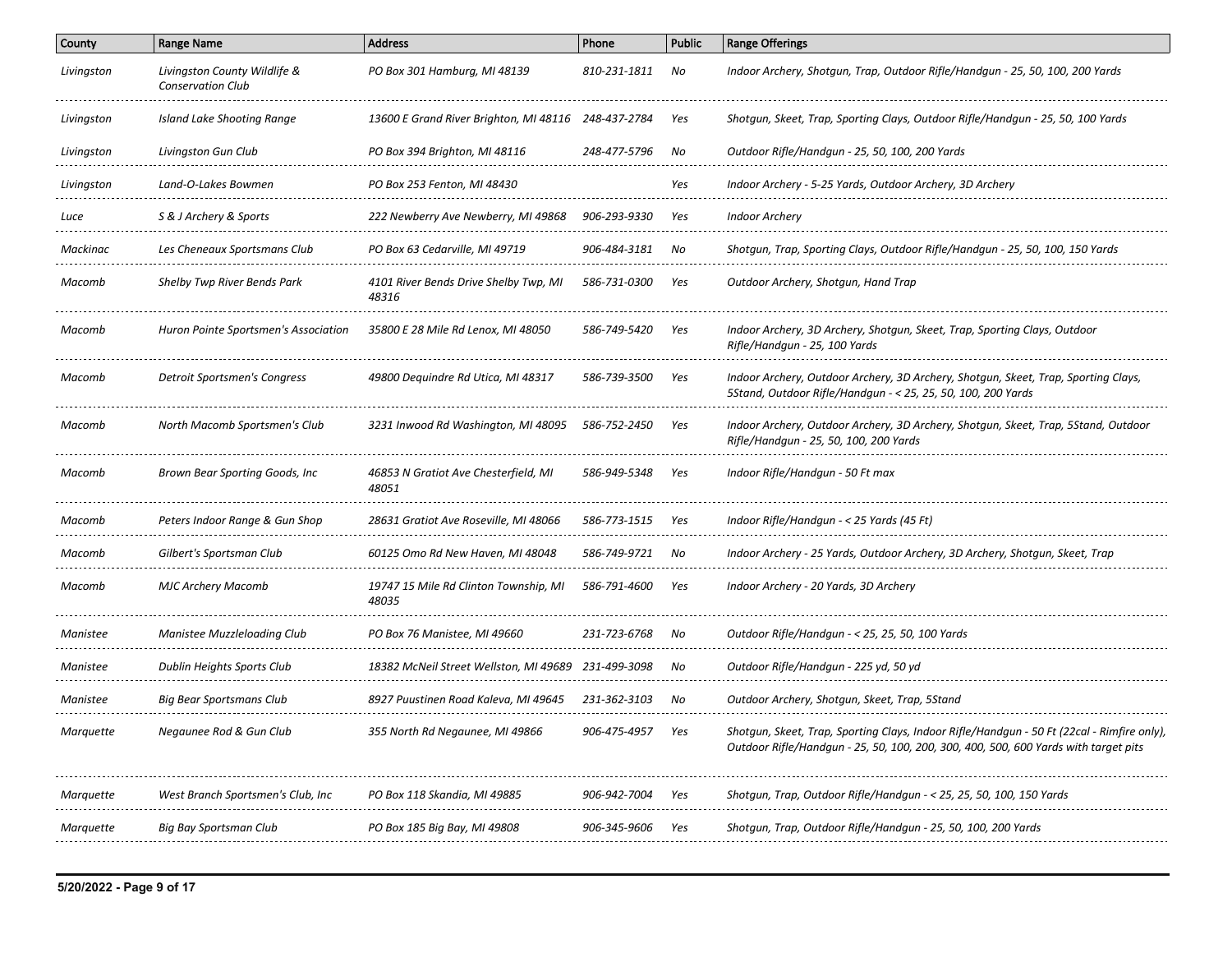| County    | <b>Range Name</b>                                       | <b>Address</b>                                      | Phone        | <b>Public</b> | <b>Range Offerings</b>                                                                                                                                                                   |
|-----------|---------------------------------------------------------|-----------------------------------------------------|--------------|---------------|------------------------------------------------------------------------------------------------------------------------------------------------------------------------------------------|
| Marquette | Republic Ridge Hunting Resort                           | 7466 Honeysuckle Ln Republic, MI 49879 906-376-2106 |              | Yes           | Shotgun, Sporting Clays, Outdoor Rifle/Handgun - 50 Yards                                                                                                                                |
| Marquette | <b>Straight Line Archery</b>                            | 308 Cleveland Ave Ishpeming, MI 49849               | 906-486-6845 | Yes           | Indoor Archery, 3D Archery                                                                                                                                                               |
| Mason     | Fin and Feather Club of Mason County                    | PO Box 402 Ludington, MI 49431                      | 231-757-4234 | Yes           | Indoor Archery, Outdoor Archery, 3D Archery, Shotgun, Hand Trap, Skeet, Trap,<br>Outdoor Rifle/Handgun - < 25, 25, 50, 100 Yards & 200 Yards - Cowboy                                    |
| Mason     | <b>Ruby Creek Conservation &amp; Recreation</b><br>Club | 8152 E Washington Rd Branch, MI 49402               |              | Yes           | Outdoor Rifle/Handgun - 100 Yards                                                                                                                                                        |
| Mecosta   | <b>Barryton Conservation Club</b>                       | PO Box 232 Barryton, MI 49305                       | 989-289-8849 | Yes           | Indoor Archery, 3D Archery, Shotgun, Trap, Outdoor Rifle/Handgun - 25, 50, 100, 175<br>Yards                                                                                             |
| Mecosta   | Haymarsh Hunt Club                                      | 11959 Jefferson Rd Morley, MI 49336                 | 989-352-7050 | Yes           | Shotgun, Sporting Clays                                                                                                                                                                  |
| Mecosta   | Mecosta County Rod and Gun Club                         | 10600 11 Mile Rd Mecosta, MI 49332                  | 231-592-1301 | No            | 3D Archery, Shotgun, Trap, Sporting Clays, Indoor Rifle/Handgun - > 25 Yards, Outdoor<br>Rifle/Handgun - 25, 50, 100 Yards                                                               |
| Menominee | Menominee Woods & Stream<br>Sportsman Club              | N3675 Co Rd 577 Menominee, MI 49858                 | 906-863-8100 | No            | Shotqun, Trap, Outdoor Rifle/Handqun - 25, 50, 100, 200 Yards                                                                                                                            |
| Menominee | William Anderson Sportsmans Club                        | W5616 1st Street Hermansville, MI<br>49847          | 906-498-2520 | No            | Indoor Rifle/Handqun                                                                                                                                                                     |
| Midland   | Midland County Sportsman's Club                         | PO Box 1932 Midland, MI 48642                       | 989-835-6101 | Yes           | Shotgun, Skeet, Trap, Indoor Rifle/Handgun - 25YDS HANDGUN, Outdoor<br>Rifle/Handgun - 600 Yards                                                                                         |
| Midland   | Mid Michee Bowman Inc                                   | 151 S Nine Mile Rd Midland. MI 48640                | 989-631-3098 | Yes           | Indoor Archery, Outdoor Archery, 3D Archery                                                                                                                                              |
| Midland   | Sucker Creek Saddle & Gun Club                          | 3675 S 10 Mile Rd Breckenridge, MI<br>48615         |              | Yes           |                                                                                                                                                                                          |
| Missaukee | Missaukee Conservation Club                             | 1431 N Morey Rd Lake City, MI 49651                 | 231-839-7841 | Yes           | Outdoor Archery, 3D Archery, Shotgun, Hand Trap, Skeet, Trap, Indoor Rifle/Handgun -<br>> 25 Yards (22cal only), Outdoor Rifle/Handgun - < 25, 25, 50, 100, 200 Yards                    |
| Missaukee | Marksmanship Training Center                            | M-66 Lake City, MI 49651                            | 231-518-4257 | Yes           |                                                                                                                                                                                          |
| Monroe    | Canvas Back Gun Club                                    | 3801 W Dunbar Monroe, MI 48161                      | 734-457-9633 | Yes           | Indoor Archery, 3D Archery, Shotgun, Trap, Sporting Clays                                                                                                                                |
| Monroe    | Carleton Sportsmen's Club                               | PO Box 221 Carleton, MI 48117                       | 734-587-6040 | Yes           | Outdoor Archery, 3D Archery, Shotgun, Skeet, Trap, Outdoor Rifle/Handgun                                                                                                                 |
| Monroe    | Century Gun Club                                        | 8375 W Newburg Rd Carleton, MI 48117 734-587-8715   |              | Yes           | Shotgun, Trap, Outdoor Rifle/Handgun                                                                                                                                                     |
| Monroe    | Dundee Sportsman's Club                                 | 2300 Plank Rd Dundee, MI 48131                      | 734-529-3581 | Yes           | Indoor Archery - 20 Yards, Outdoor Archery - 10-15 Yards, 3D Archery - 10-50 Yards,<br>Shotgun, Trap, Indoor Rifle/Handgun - 50 Ft max, Outdoor Rifle/Handgun - 25, 50, 100<br>Yards max |
| Monroe    | E Rockwood Sportsmen's Club                             | PO Box 193 Carleton, MI 48117                       | 734-654-9769 | Yes           | Shotgun, Trap                                                                                                                                                                            |
|           |                                                         |                                                     |              |               |                                                                                                                                                                                          |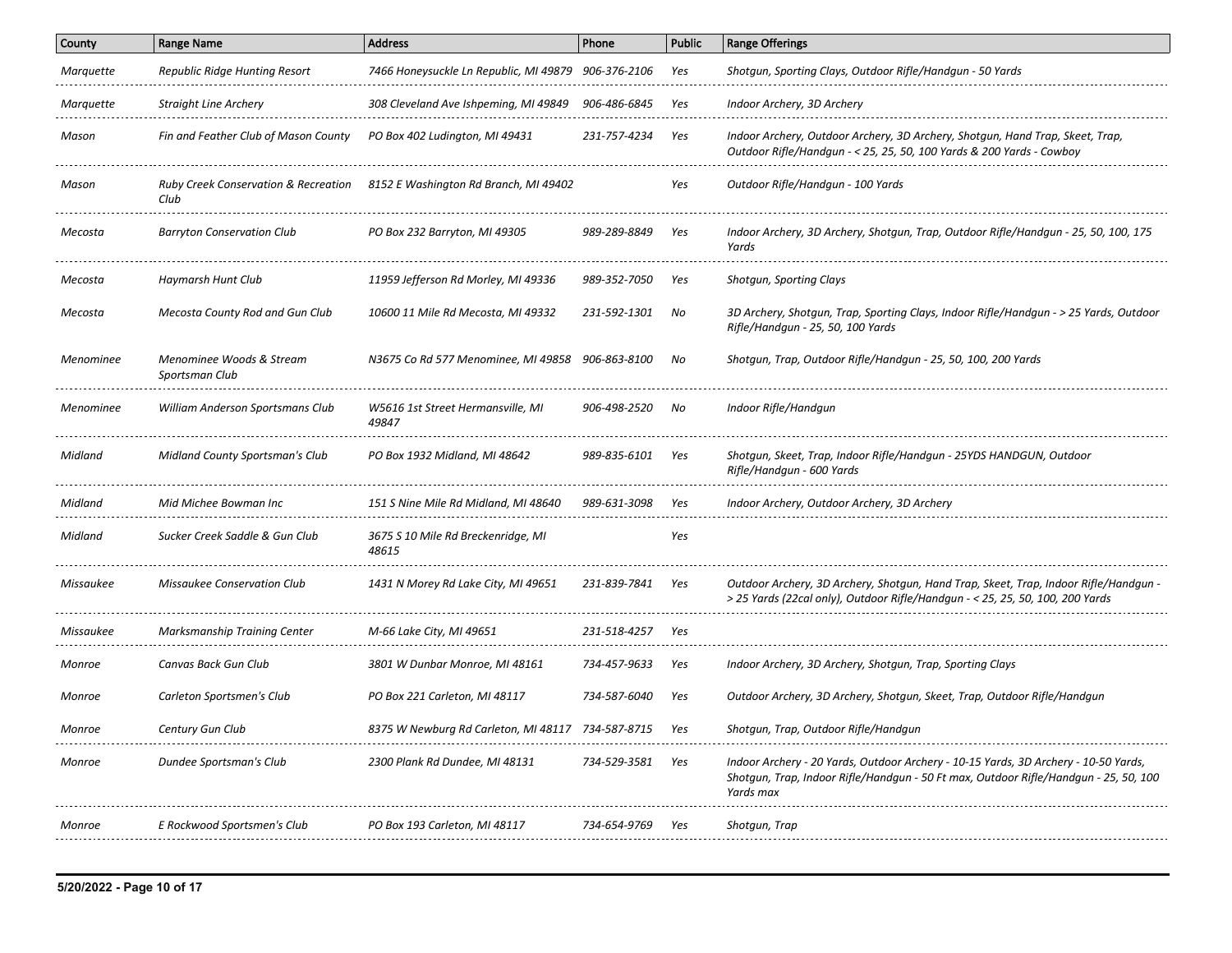| County      | <b>Range Name</b>                           | <b>Address</b>                                       | Phone        | <b>Public</b> | <b>Range Offerings</b>                                                                                                                                                   |
|-------------|---------------------------------------------|------------------------------------------------------|--------------|---------------|--------------------------------------------------------------------------------------------------------------------------------------------------------------------------|
| Monroe      | Maybee Sportsman Club                       | 11490 Hoffman Rd Maybee, MI 48159                    | 734-439-1353 | Yes           | 3D Archery, Shotgun, Skeet, Trap, Outdoor Rifle/Handgun - 25, 50, 100 Yards                                                                                              |
| Monroe      | Monroe County Rod and Gun Club              | 6280 Lighthouse Rd Monroe, MI 48161                  | 734-243-9774 | Yes           | Indoor Archery, Outdoor Archery, Shotgun, Skeet, Trap, Outdoor Rifle/Handgun - 50,<br>100 Yards                                                                          |
| Monroe      | Monroe Rifle and Pistol Club                | PO Box 195 Dundee, MI 48131                          | 734-529-5437 | Yes           | Indoor Rifle/Handgun, Outdoor Rifle/Handgun - 50, 200 Yards                                                                                                              |
| Monroe      | Southern Michigan Sportsmans Club           | PO Box 341 Temperance, MI 48182                      | 734-847-3449 | Yes           | Indoor Rifle/Handgun - 50 Ft Pistol range, no magnums, Outdoor Rifle/Handgun - 25,<br>50, 100 Yards                                                                      |
| Monroe      | Brest Bay Sportsman Club                    | PO Box 157 Newport, MI 48166                         | 734-586-8710 | No            | Shotqun, Hand Trap                                                                                                                                                       |
| Monroe      | <b>Tomahawk Archers</b>                     | PO Box 512 Temperance, MI 48182                      | 734-652-6521 | No            | Indoor Archery, Outdoor Archery                                                                                                                                          |
| Monroe      | Ottawa Lake Sportsmans Club                 | 9480 Memorial Hwy Ottawa Lake, MI<br>49267           | 734-856-2719 | No            | Shotqun, Trap                                                                                                                                                            |
| Montcalm    | Howard City Conservation Club               | PO Box 276 Howard City, MI 49329                     |              | Yes           | Outdoor Rifle/Handgun - 100 Yards                                                                                                                                        |
| Montcalm    | <b>Flat River Conservation Club</b>         | PO Box 424 Greenville, MI 48838                      | 616-754-9855 | Yes           | Shotqun, Skeet, Trap, Sporting Clays, 5Stand, Indoor Rifle/Handqun - 50 Ft (.22 cal, rifle,<br>pistol), Outdoor Rifle/Handgun - < 25, 25, 50, 100, 200 Yards             |
| Montcalm    | Rustic Sport Shop & General Store, Inc.     | 519 Ensley Howard City, MI 49329                     | 231-937-4372 | Yes           | Indoor Archery - 5-20 Yards, 3D Archery                                                                                                                                  |
| Montcalm    | Twin Ponds Sports Shop                      | 650 S Sheridan Rd Stanton, MI 48888                  | 989-831-4890 | Yes           | Indoor Archery, Outdoor Archery - Up to 80 Yards, 3D Archery                                                                                                             |
| Montcalm    | Central Michigan Sportsmen's Club           | 4391 E Stanton Rd Stanton, MI 48888                  | 989-291-5181 | Yes           | Shotgun, Trap, Outdoor Rifle/Handgun - 200 Yards                                                                                                                         |
| Montcalm    | Fish Creek Sportsman's Club                 | 11620 South County Line Rd.<br>Hubbardston, MI 48845 | 989-981-8265 | No            | Shotqun, Skeet, Trap, Sporting Clays, Crazy Quail, Indoor Rifle/Handqun - > 25 Yards,<br>Outdoor Rifle/Handgun - 25, 50, 100, 200, 300 Yards                             |
| Montcalm    | Flat River State Game Area Shooting<br>Area | Belding Sportsman's Club Greenville, MI<br>48838     | 616-794-2658 | Yes           | Outdoor Rifle/Handgun - 25, 50, 100 Yards                                                                                                                                |
| Montmorency | Lewiston Sportsmen's League                 | PO Box 246 Lewiston, MI 49756                        | 989-786-4054 | Yes           | Outdoor Archery - 10, 40 Yards, 3D Archery, Shotgun, Hand Trap, Skeet, Trap, Sporting<br>Clays, 5Stand, Outdoor Rifle/Handqun - 25, 50, 100, 200 Yards Member/Guest only |
| Montmorency | Voyer Lake Shooting Range                   | Atlanta DNR Field Office Atlanta, MI<br>49709        | 734-787-9786 | Yes           | Shotgun, Hand Trap, Outdoor Rifle/Handgun - 25, 50, 100, 200 Yards                                                                                                       |
| Montmorency | Hillman Sportsman Club                      | 7681 Klein Rd Hillman, MI 49746                      | 989-742-3256 | No            | Outdoor Rifle/Handgun - 25, 50, 100 Yards                                                                                                                                |
| Muskegon    | Seaway Gun Club                             | 3400 W Bard Rd Muskegon, MI 49445                    | 231-766-3428 | Yes           | Shotgun, Skeet, Trap, Sporting Clays, 5Stand                                                                                                                             |
| Muskegon    | Holton Gun & Bow Club                       | 6201 E Crystal Lake Rd Holton, MI 49425 231-821-9608 |              | Yes           | Outdoor Archery - 10-40 Yards, 3D Archery - 10-40 Yards, Outdoor Rifle/Handgun - 50<br>Yards - Pistol & 75-200 Yards - Rifle                                             |
| Muskegon    | Twin Lake Gun Club                          | 3180 Duff Rd Twin Lake, MI 49457                     | 231-740-5470 | Yes           | Outdoor Archery - Limited, Shotgun, Trap, Sporting Clays, 5Stand, Indoor<br>Rifle/Handgun - 50 Ft, Outdoor Rifle/Handgun - < 25, 25, 50, 100, 200 Yards                  |
|             |                                             |                                                      |              |               |                                                                                                                                                                          |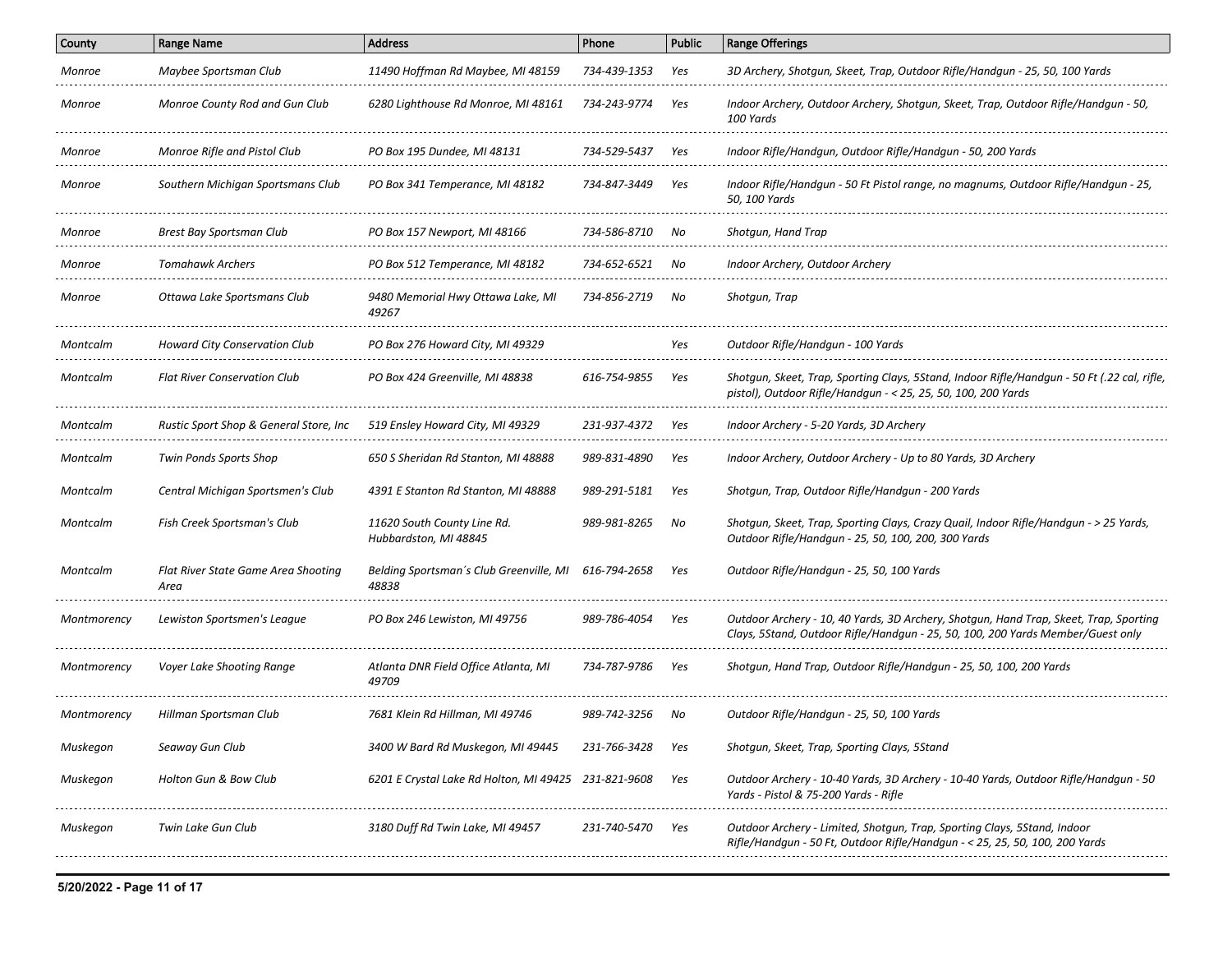| Muskegon | <b>Fruitport Conservation Club</b>                 | 5373 Sternberg Rd Fruitport, MI 49415                                                           | 231-865-6858 | Yes | Outdoor Archery, 3D Archery, Shotgun, Trap, Outdoor Rifle/Handgun - < 25, 25, 50, 100<br>Yards                                      |
|----------|----------------------------------------------------|-------------------------------------------------------------------------------------------------|--------------|-----|-------------------------------------------------------------------------------------------------------------------------------------|
| Muskegon | Ravenna Conservation Club                          | 2530 S Slocum Rd Ravenna, MI 49451                                                              | 231-853-5666 | Yes | 3D Archery, Shotgun, Trap, Outdoor Rifle/Handgun - 50, 100 Yards                                                                    |
| Muskegon | Muskegon Pistol & Rifle Club                       | PO Box 128 Fruitport, MI 49415                                                                  | 231-675-9115 | Yes | Shotgun, Hand Trap, Outdoor Rifle/Handgun - < 25, 25, 50, 100, 200, 300 Yards                                                       |
| Muskegon | Port City Pistol                                   | 4250 Airline Rd Muskegon, MI 49441                                                              | 231-830-8100 | Yes | Indoor Archery, Indoor Rifle/Handgun - 50 Ft (22cal)                                                                                |
| Muskegon | BSA Gerald Ford Gerber Scout Camp                  | 1733 Owasippe Rd Twin Lake, MI 49457                                                            | 231-363-3828 | No  | Outdoor Archery, Outdoor Rifle/Handgun - 25 Yards                                                                                   |
| Muskegon | Muskegon Bowmen                                    | 2380 Central Rd Muskegon, MI 49445                                                              | 231-231-1828 | Yes | Indoor Archery, Outdoor Archery, 3D Archery                                                                                         |
| Muskegon | Long Range Archery                                 | 2530 Van Ommer Dr. Holland, MI 49424                                                            | 616-399-3011 | Yes | Indoor Archery - 20 Yards                                                                                                           |
| Muskegon | Grasmeyer Bros, LLC                                | 4786 Holton Road Twin Lake, MI 49457                                                            | 231-828-4575 | Yes | Indoor Archery - 20 Yards, Shotgun, Sporting Clays, Outdoor Rifle/Handgun - 100, 200<br>Yards                                       |
| Newaygo  | <b>Fremont Archers Inc</b>                         | 123 S Division Fremont, MI 49412                                                                | 616-218-4621 | Yes | Indoor Archery, Outdoor Archery, 3D Archery                                                                                         |
| Newaygo  | Range                                              | Newaygo Firearms Training Center and 9125 South Wisner Avenue Newaygo, MI 231-652-4299<br>49937 |              | Yes | Outdoor Rifle/Handgun                                                                                                               |
| Oakland  | Pontiac Lake Shooting Range                        | 7800 Gale Rd Waterford, MI 48327                                                                | 248-666-5406 | Yes | Outdoor Archery - 15, 20, 30, 40 Yards, No Broadheads Allowed, Shotgun, Hand Trap,<br>Outdoor Rifle/Handqun - 10, 25, 50, 100 Yards |
| Oakland  | <b>Bald Mountain Shooting Range</b>                | 2500 Kern Rd Lake Orion, MI 48360                                                               | 248-693-0567 | Yes | Outdoor Archery, Shotgun, Sporting Clays, 5Stand, Outdoor Rifle/Handgun - 25, 50, 100<br>Yards                                      |
| Oakland  | <b>Action Impact</b>                               | 25992 W 8 Mile Rd Southfield, MI 48033 248-799-7300                                             |              | Yes | Indoor Archery, Indoor Rifle/Handgun - < 25 Yards                                                                                   |
| Oakland  | Bass Pro Shop                                      | 4500 Baldwin Rd Auburn Hills, MI 48326 248-209-4200                                             |              | Yes | Indoor Archery - 25 Yards, Indoor Rifle/Handqun - 25YDS, 6 HANDGUN/2 RIFLE<br><b>STATIONS</b>                                       |
| Oakland  | Double Action Indoor Shooting Center               | 32411 Dequindre Rd Madison Heights,<br>MI 48071                                                 | 248-588-4488 | Yes | Indoor Rifle/Handgun - 25 Yards pistol, 50 Yards rifle                                                                              |
| Oakland  | <b>Birch Park Hunt Club</b><br>___________________ | 1485 Bell Coney Wixom, MI 48393<br>-------------------------------------                        | 313-802-2215 | No  | Outdoor Archery, 3D Archery, Indoor Rifle/Handgun - < 25 Yards                                                                      |
| Oakland  | Birmingham Gun Club                                | 8701 Richardson Rd Commerce<br>Township, MI 48382                                               | 248-363-9191 | Yes | Shotgun, Trap                                                                                                                       |
| Oakland  | <b>Detroit Archers</b>                             | 5795 Drake Rd West Bloomfield, MI<br>48322                                                      | 248-661-9610 | Yes | Indoor Archery - 30 Yards, Outdoor Archery, 3D Archery                                                                              |
| Oakland  | Detroit Gun Club                                   | 2775 Oakley Park Rd Walled Lake, MI<br>48390                                                    | 248-624-2985 | Yes | Shotgun, Skeet, Trap, Sporting Clays                                                                                                |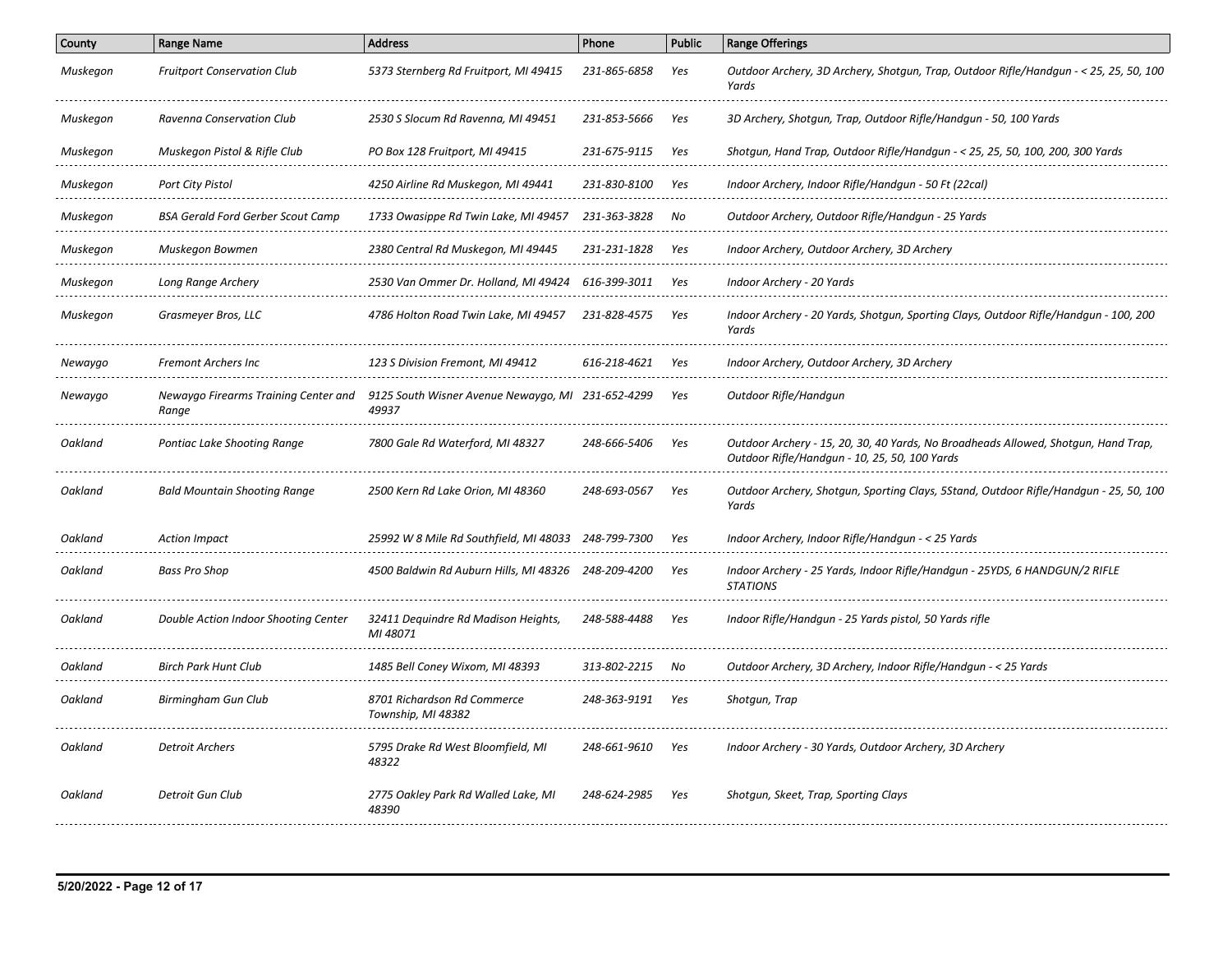| County    | <b>Range Name</b>                           | <b>Address</b>                                     | Phone        | <b>Public</b> | <b>Range Offerings</b>                                                                                                                                                                   |
|-----------|---------------------------------------------|----------------------------------------------------|--------------|---------------|------------------------------------------------------------------------------------------------------------------------------------------------------------------------------------------|
| Oakland   | <b>Multi-Lakes Conservation Association</b> | 3860 Newton Rd Commerce Township,<br>MI 48382      | 248-363-9109 | Yes           | Indoor Archery, Outdoor Archery, 3D Archery, Shotgun, Skeet, Trap, Sporting Clays,<br>5Stand, Indoor Rifle/Handgun - 25 Yards, Outdoor Rifle/Handgun - 25, 50, 100 Yards &<br>200 Meters |
| Oakland   | <b>Oakland County Sportsmen's Club</b>      | 4770 Waterford Rd Clarkston, MI 48346 248-623-0444 |              | Yes           | Indoor Archery, Outdoor Archery, 3D Archery, Shotgun, Skeet, Trap, Indoor<br>Rifle/Handqun - 50 Ft max, Outdoor Rifle/Handqun - 25, 50, 100 Yards                                        |
| Oakland   | Royal Oak Archers                           | 2762 Orion Rd Oakland, MI 48363                    | 248-693-9799 | Yes           | Outdoor Archery, 3D Archery                                                                                                                                                              |
| Oakland   | <b>Target Sports</b>                        | 30482 Woodward Ave Royal Oak, MI<br>48073          | 248-549-2122 | Yes           | Indoor Rifle/Handqun - < 25 Yards                                                                                                                                                        |
| Oakland   | German-American Marksmanship Club           | 2650 Auburn Rd Auburn Hills, MI 48326              | 248-852-2140 | Yes           | Outdoor Archery, Outdoor Rifle/Handgun                                                                                                                                                   |
| Oakland   | <b>MJC Archery</b>                          | 3001 Rochester Rd Royal Oak, MI 48073              | 248-589-2480 | Yes           | Indoor Archery - 20 Yards                                                                                                                                                                |
| Oakland   | Target Sports #2                            | 3240 Orchard Lake Rd Orchard Lake, MI<br>48324     | 248-683-3333 | Yes           | Indoor Rifle/Handgun - 25YDS, 21 STATIONS                                                                                                                                                |
| Oceana    | 4 B's 3-D Archery                           | 4326 S 162nd Ave Hesperia, MI 49421                | 231-854-3266 | Yes           | Outdoor Archery, 3D Archery                                                                                                                                                              |
| Oceana    | Hesperia Sport Shop, Inc                    | 65 W Alpha St Hesperia, MI 49421                   | 231-854-3965 | Yes           | <b>Indoor Archery</b>                                                                                                                                                                    |
| Oceana    | Pine Ridge Sporting Clays, LLC              | 264 South 152nd Ave Shelby, MI 49455               | 231-206-9868 | Yes           | Shotgun, Sporting Clays, 5Stand, Outdoor Rifle/Handgun - 25 Yards, handgun only                                                                                                          |
| Oceana    | Hart Long Rifles Public Range               | 5549 W Cherry Court Hart, MI 49420                 | 231-233-5717 | Yes           | Outdoor Archery, Outdoor Rifle/Handgun - < 25, 25, 50, 100 Yards                                                                                                                         |
| Ogemaw    | Cole Canoe Base Boy Scout Camp              | 1356 Greenwood Rd Alger, MI 48610                  | 989-836-2270 | No            | Outdoor Archery, Shotgun, Skeet, Trap, Sporting Clays, Outdoor Rifle/Handgun - 50,<br>100 Yards                                                                                          |
| Ontonagon | Lake Superior Sportsman's Club              | PO Box 201 Ontonagon, MI 49953                     | 906-885-5334 | Yes           | Indoor Archery, Shotgun, Hand Trap, Trap, Indoor Rifle/Handgun - < 25 Yards, Outdoor<br>Rifle/Handgun - 25, 50, 100 Yards                                                                |
| Osceola   | Reed City Sportsman's Club                  | 19550 US-10 Reed City, MI 49677                    | 231-832-4481 | Yes           | Shotgun, Skeet, Trap, Outdoor Rifle/Handgun - 100 Yards                                                                                                                                  |
| Osceola   | Marion Rod & Gun Club                       | PO Box 187 Marion, MI 49665                        | 989-430-9795 | Yes           | Indoor Archery, Outdoor Archery, Shotgun, Skeet, Trap, Sporting Clays, 5Stand, Outdoor<br>Rifle/Handgun - < 25, 25, 50, 100, 200 Yards                                                   |
| Osceola   | Meemo's Farm                                | 12081 3 Mile Evart, MI 49631                       | 231-734-9066 | Yes           | Shotgun, Skeet, Trap, Sporting Clays, 5Stand, Outdoor Rifle/Handgun - < 25, 25, 50<br>Yards - Handgun & 100-380 Yards - Rifle                                                            |
| Otsego    | Northland Sportsmen's Club                  | PO Box 34 Gaylord, MI 49734                        | 989-732-6389 |               | Outdoor Archery, Shotgun, Skeet, 5Stand, Outdoor Rifle/Handgun - < 25, 25, 50, 100<br>Yards                                                                                              |
| Ottawa    | Tulip City Rod and Gun Club                 | PO Box 1466 Holland, MI 49422                      | 616-510-0720 | Yes           | Indoor Rifle/Handgun - 3-25YDS HANDGUN; 50,75,100YDS RIFLE                                                                                                                               |
| Ottawa    | Coopersville Sportsman's Club               | PO Box 71 Coopersville, MI 49404                   | 616-893-1870 | Yes           | Outdoor Archery, 3D Archery, Shotgun, Sporting Clays, Outdoor Rifle/Handgun - < 25,<br>25, 50, 100 Yards                                                                                 |
|           |                                             |                                                    |              |               |                                                                                                                                                                                          |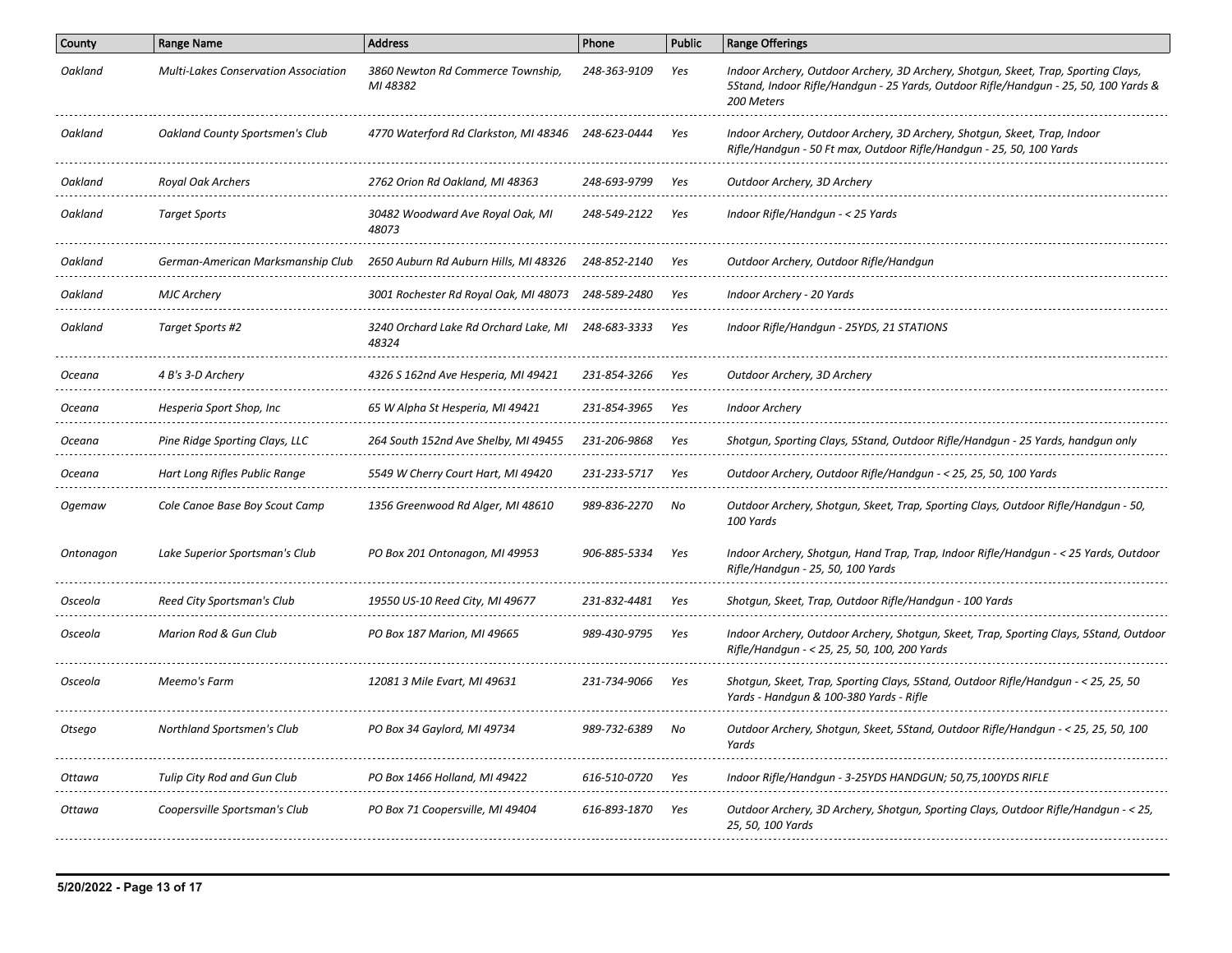| <b>Range Name</b>                       | <b>Address</b>                               | Phone        | <b>Public</b>                                                                             | <b>Range Offerings</b>                                                                                                                                                                                |
|-----------------------------------------|----------------------------------------------|--------------|-------------------------------------------------------------------------------------------|-------------------------------------------------------------------------------------------------------------------------------------------------------------------------------------------------------|
| Chick-OWA Sportsman's Club              | PO Box 61 Zeeland, MI 49464                  | 616-772-0818 | Yes                                                                                       | Indoor Archery, Outdoor Archery, Shotgun, Trap, Outdoor Rifle/Handgun - 25, 100 Yards                                                                                                                 |
| North Ottawa Rod & Gun Club             | PO Box 683 Grand Haven, MI 49417             | 616-842-9711 | Yes                                                                                       | Indoor Archery, 3D Archery, Shotgun, Skeet, Trap, 5Stand, Indoor Rifle/Handgun - 25<br>Yards, Outdoor Rifle/Handqun - 100 Yards                                                                       |
| Blendon Pines Gun Club                  | 8455 88th Ave Zeeland, MI 49464              | 616-875-7000 | Yes                                                                                       | Shotgun, Sporting Clays, 5Stand                                                                                                                                                                       |
| Grand Valley Sporting Goods             | 6387 Lake Michigan Dr Allendale, MI<br>49401 | 616-895-6592 | Yes                                                                                       | <b>Indoor Archery</b>                                                                                                                                                                                 |
| Presque Isle County Sportsmans Club     | 2784 N Cedar St Rogers City, MI 49779        | 989-734-4975 | No                                                                                        | Indoor Archery, Outdoor Archery - 20, 30, 40 Yards, 3D Archery, Shotgun, Trap, Indoor<br>Rifle/Handgun - > 25 Yards, Outdoor Rifle/Handgun - 25, 50, 100, 175 Yards                                   |
| Houghton Lake Sportsmen's Club          | PO Box 463 Houghton Lake, MI 48629           | 989-422-3987 | Yes                                                                                       | Indoor Archery - 5-20 Yards, Outdoor Archery - 5-20 Yards, 3D Archery - 5-40 Yards,<br>Shotgun, Hand Trap, Indoor Rifle/Handgun - 50 Ft handgun (22cal), Outdoor<br>Rifle/Handgun - 25, 50, 100 Yards |
| Kirtland Community College Range        | 48653                                        | x3           | Yes                                                                                       | Shotgun, Hand Trap, Sporting Clays, Outdoor Rifle/Handgun - < 25, 25, 50, 100, 115<br>Yards                                                                                                           |
| Ralph A MacMullan Conference Center     | 48653                                        | 989-821-6200 | No                                                                                        | Outdoor Archery - Certified instructor required, Outdoor Rifle/Handgun - 50 Yards,<br>Certified instructor required                                                                                   |
| Saginaw Field & Stream Club             | PO Box 2092 Saginaw, MI 48605                | 989-274-4078 | Yes                                                                                       | Indoor Archery - Winter leagues, Outdoor Archery - 10 -60 Yards, Walkup, 3D Archery,<br>Shotgun, Hand Trap, Skeet, Trap, Outdoor Rifle/Handgun - < 25, 25, 50, 100 Yards &<br>Cowboy action           |
| Brant Rifle and Pistol Club             | 9300 Raucholz Rd St Charles, MI 48655        | 989-585-3939 | Yes                                                                                       | Outdoor Archery, 5Stand, Outdoor Rifle/Handgun - < 25 Yards - Handgun & 50, 100,<br>200 Yards - Rifle                                                                                                 |
| Wolverine Sportsman's Club Inc          | PO Box 132 St Charles, MI 48655              | 989-865-5550 | Yes                                                                                       | Outdoor Archery, Indoor Rifle/Handgun, Outdoor Rifle/Handgun - < 25, 25, 50, 100, 200<br>Yards                                                                                                        |
| <b>Freeland Conservation Club</b>       | PO Box 75 Freeland, MI 48623                 | 989-695-2641 | Yes                                                                                       | Shotgun, Skeet, Trap, Sporting Clays, 5Stand                                                                                                                                                          |
| Bares Sports Shop Inc                   | 104 W Water St St Charles, MI 48655          | 989-865-6241 | Yes                                                                                       | Indoor Archery, 3D Archery                                                                                                                                                                            |
| <b>Bridgeport Gun Club Inc</b>          | PO Box 118 Saginaw, MI 48601                 | 989-777-5952 | Yes                                                                                       | Outdoor Archery - Practice Range, 3D Archery, Shotgun, Trap, Indoor Rifle/Handgun -<br>25 Yards, Outdoor Rifle/Handgun - < 25, 25, 50, 100 Yards                                                      |
| Chesaning Area Conservation Club        | PO Box 114 Chesaning, MI 48616               | 989-845-7647 | Yes                                                                                       | Indoor Archery, Outdoor Archery, 3D Archery - 10, 20, 30 Yards, Shotgun, Hand Trap,<br>Trap, Outdoor Rifle/Handgun - < 25, 25, 50, 100, 200 Yards with benches                                        |
| Frankenmuth Conservation Club           | PO Box 231 Frankenmuth, MI 48734             | 989-652-9411 | Yes                                                                                       | Outdoor Archery - Archery coming in 2010, 3D Archery, Shotgun, Skeet, Trap, Outdoor<br>Rifle/Handgun - 50, 100, 200 Yards                                                                             |
| <b>Marion Springs Conservation Club</b> | 20390 W Brant Rd Brant, MI 48614             | 989-585-9951 | No                                                                                        | Indoor Archery, Outdoor Archery, 3D Archery, Shotgun, Hand Trap, Trap, Sporting Clays,<br>Outdoor Rifle/Handgun - 25, 50, 100, 200 Yards                                                              |
|                                         |                                              |              | 10775 N Saint Helen Rd Roscommon, MI 989-275-5000<br>104 Conservation Drive Roscommon, MI |                                                                                                                                                                                                       |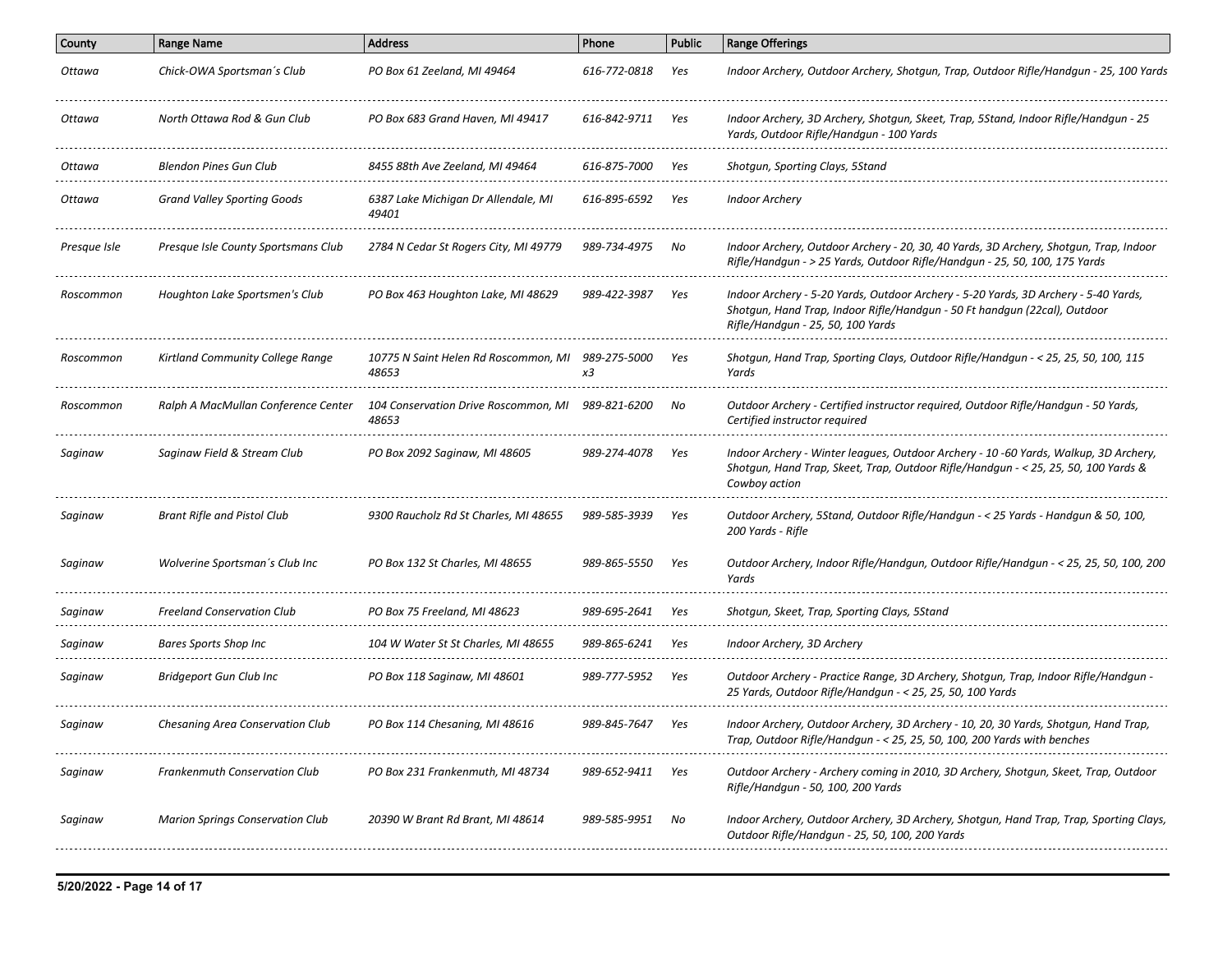| County             | <b>Range Name</b>                                                   | <b>Address</b>                                                           | Phone        | <b>Public</b> | <b>Range Offerings</b>                                                                                                                                                                           |
|--------------------|---------------------------------------------------------------------|--------------------------------------------------------------------------|--------------|---------------|--------------------------------------------------------------------------------------------------------------------------------------------------------------------------------------------------|
| Saginaw            | Saginaw Gun Club                                                    | 9540 Gratiot Rd Saginaw, MI 48608                                        | 989-928-7443 | Yes           | Shotgun, Skeet, Trap, Sporting Clays, 5Stand                                                                                                                                                     |
| Saginaw            | <b>Sheridan Arms</b>                                                | 8259 Tittabawassee Rd Saginaw, MI<br>48603                               | 989-607-0130 | Yes           | Indoor Rifle/Handqun - 15 yards                                                                                                                                                                  |
| <b>Saint Clair</b> | Southeastern Michigan Conservation<br>Club                          | East China, MI 48054                                                     | 810-765-5337 | Yes           | Shotgun, Trap                                                                                                                                                                                    |
| Saint Clair        | Perch Point Conservation Club                                       | 7930 Meisner Rd Casco Twp, MI 48064                                      | 810-765-4966 | Yes           | Indoor Archery, 3D Archery - 20-35 Yards, Shotgun, Trap, Sporting Clays, Outdoor<br>Rifle/Handgun - 100 Yards                                                                                    |
| Saint Clair        | Richmond Sportsmen's Club                                           | PO Box 96 Columbus. MI 48063                                             | 586-727-1975 | Yes           | 3D Archery, Shotgun, Skeet, Trap, Outdoor Rifle/Handgun                                                                                                                                          |
| <b>Saint Clair</b> | Pine River Sportsman's Club                                         | PO Box 73 St Clair, MI 48079                                             | 810-434-9561 | Yes           | Shotgun, Hand Trap, Skeet, Trap, Outdoor Rifle/Handgun - < 25, 25, 50, 100 Yards                                                                                                                 |
| Saint Clair        | Algonac State Park                                                  | 8732 N River Rd Marine City, MI 48039                                    | 810-765-5605 | Yes           | Shotgun, Hand Trap, Outdoor Rifle/Handgun - 10 yard                                                                                                                                              |
| Saint Clair        | <b>Blue Water Sportsman's Association</b>                           | PO Box 610464 Port Huron, MI 48061                                       | 810-364-9894 | Yes           | Shotqun, Hand Trap, Trap, Outdoor Rifle/Handqun - 100 Yards                                                                                                                                      |
| <b>Saint Clair</b> | Four Square Conservation &<br><b>Sportsman's Association</b>        | 6777 Cline Rd Jeddo, MI 48032                                            | 810-327-6859 | Yes           | Indoor Archery, 3D Archery, Shotgun, Trap, Sporting Clays, 5Stand, Indoor<br>Rifle/Handgun - 25YDS, 3 STATIONS, 22 RIMFIRE & PISTOL ONLY, Outdoor<br>Rifle/Handqun - 25, 50, 100, 150, 200 Yards |
| Saint Clair<br>.   | Van Maeles Rod and Gun Club<br>------------------------------------ | 2201 Birch Rd St. Clair, MI 48079<br>----------------------------------- |              | No            | Shotgun, Trap                                                                                                                                                                                    |
| Saint Joseph       | St Joseph County Conservation &<br>Sportsman Club Inc               | PO Box 339 Sturgis, MI 49091                                             | 269-467-7128 | Yes           | Outdoor Archery, 3D Archery, Shotgun, Skeet, Trap, Outdoor Rifle/Handgun - < 25, 25,<br>50, 100, 200 Yards                                                                                       |
| Saint Joseph       | Willow Lake Sportsman's Club                                        | 51704 N US-131 Three Rivers, MI 49093                                    | 269-279-7124 | Yes           | Shotgun, Sporting Clays                                                                                                                                                                          |
| Sanilac            | Sanilac Sportsman's Club                                            | 3200 Goetze Rd Deckerville, MI 48427                                     | 810-376-8402 | Yes           | Shotgun, Crazy Quail, Outdoor Rifle/Handgun - 15, 25 Yards - Pistol & 100, 200 Yards -<br>Rifle                                                                                                  |
| Sanilac            | Mid-Thumb Bowmen Club                                               | PO Box 390 Brown City, MI 48416                                          | 989-761-8429 | Yes           | Indoor Archery - 30 Yards, Outdoor Archery, 3D Archery                                                                                                                                           |
| Schoolcraft        | Manistique Rifle & Pistol Club                                      | PO Box 234 Manistique, MI 49854                                          | 906-341-8865 | Yes           | Indoor Archery, Outdoor Archery, Shotgun, Skeet, Trap, 5Stand, Indoor Rifle/Handgun,<br>Outdoor Rifle/Handgun - < 25, 25, 50, 100 Yards                                                          |
| Shiawassee         | Durand Sportsmen's Association                                      | 9551 E Prior Rd Durand, MI 48429                                         | 989-266-4284 | Yes           | Outdoor Archery - 10-5 Yards, Shotgun, Skeet, Trap, Sporting Clays, Outdoor<br>Rifle/Handgun - < 25, 25, 50, 100 Yards & 200 Meters                                                              |
| Shiawassee         | Looking Glass River Sportsman's Club                                | 607 W. Barnes Ave. Lansing, MI 48910                                     | 517-285-3271 | No            | Indoor Archery, Outdoor Archery, 3D Archery, Shotgun, Hand Trap, Trap, Indoor<br>Rifle/Handgun - 25 Yards, Outdoor Rifle/Handgun - < 25, 25, 50, 100, 200 Yards                                  |
| <b>Shiawassee</b>  | <b>Shiawassee Conservation Association</b>                          | 4247 N M-52 Owosso, MI 48867                                             | 989-725-7588 | Yes           | Indoor Archery, 3D Archery, Shotgun, Trap, Outdoor Rifle/Handgun - 200 Yards                                                                                                                     |
| Shiawassee         | Shiawassee Dog and Gun Club                                         | 155 Vitrified Hwy Corunna, MI 48817                                      | 989-743-5290 | No            | Outdoor Archery, 3D Archery - Multi, Indoor Rifle/Handgun - > 25 Yards, movable<br>backers for handgun only, Outdoor Rifle/Handgun - 25, 50, 100, 200 Yards                                      |
|                    |                                                                     |                                                                          |              |               |                                                                                                                                                                                                  |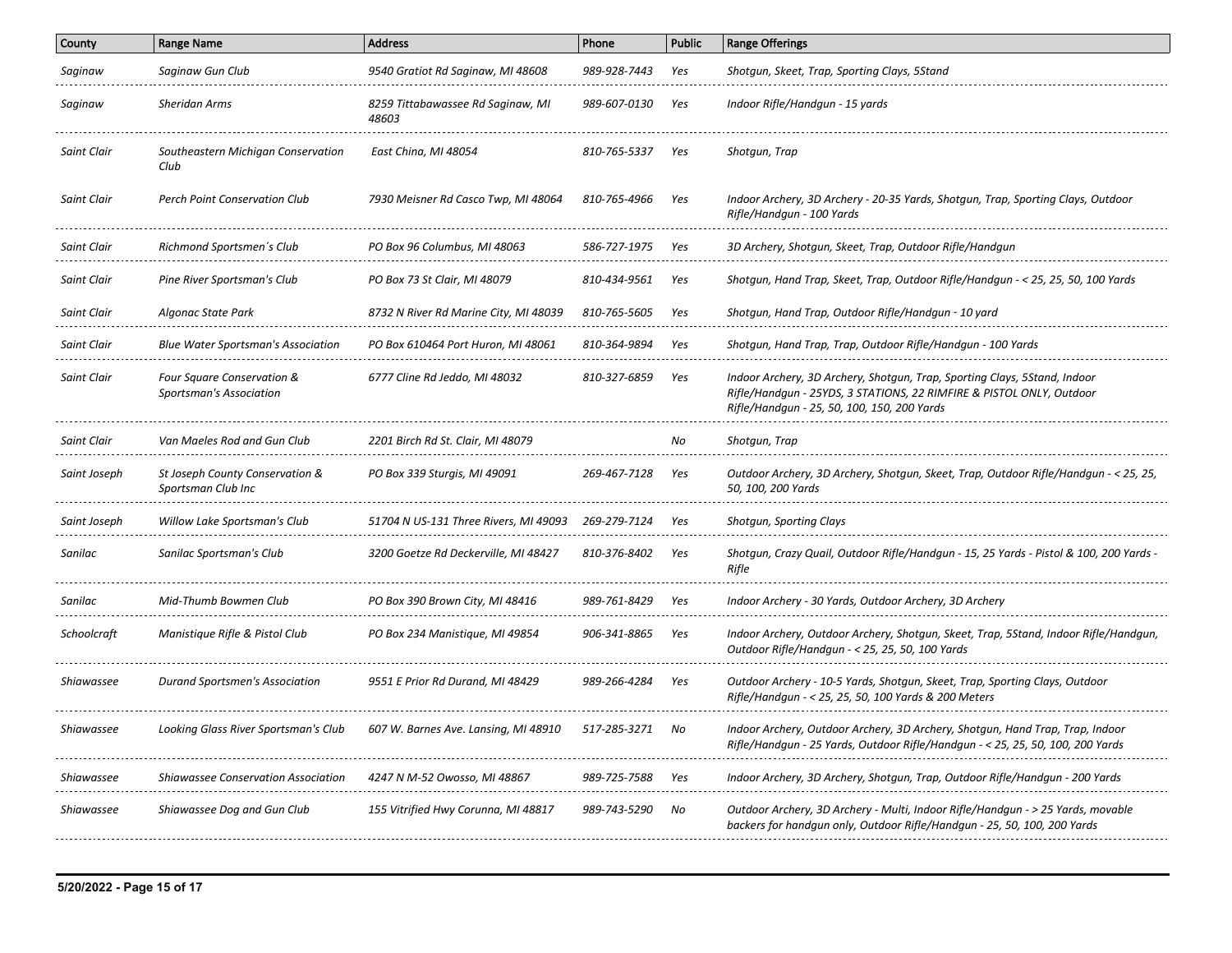| County            | <b>Range Name</b>                            | <b>Address</b>                                          | Phone        | <b>Public</b> | <b>Range Offerings</b>                                                                                                                                              |
|-------------------|----------------------------------------------|---------------------------------------------------------|--------------|---------------|---------------------------------------------------------------------------------------------------------------------------------------------------------------------|
| Shiawassee        | Lansing Muzzle Loading Gun Club              | 8545 Garrison Rd Laingsburg, MI 48848                   | 517-393-2772 | No            | Shotqun, Skeet, Trap, Outdoor Rifle/Handqun - 25, 50, 100 Yards                                                                                                     |
| <i>Shiawassee</i> | Guns & Bows Inc                              | 540 W Tyrrell Rd Morrice, MI 48857                      | 517-625-7022 | Yes           | Indoor Archery - 20 Yards max                                                                                                                                       |
| Tuscola           | <b>Tuscola County Conservation Club</b>      | PO Box 278 Caro, MI 48723                               | 989-673-7938 | Yes           | Shotgun, Skeet, Trap, 5Stand, Indoor Rifle/Handgun, Outdoor Rifle/Handgun - 25, 50,<br>75, 100, 300 Yards                                                           |
| Tuscola           | <b>Richville Conservation Club</b>           | PO Box 22 Richville, MI 48768                           | 989-673-7292 | Yes           | Shotgun, Trap, Outdoor Rifle/Handgun - 300 Yards (100, 200, 300 Yards)                                                                                              |
| Tuscola           | Cass City Gun Club                           | 2676 N Englehart Rd Cass City, MI 48726 989-872-4098    |              | Yes           | Outdoor Archery - 0-20 Yards, 3D Archery, Shotgun, Skeet, Trap, Indoor Rifle/Handgun<br>< 25 Yards, Outdoor Rifle/Handgun - 25, 50, 100-400 Yards                   |
| Tuscola           | Unionville Gateway Sportsmen's Club          | 4126 W Bay City Forrestville Rd<br>Unionville, MI 48767 | 989-883-3787 | Yes           | Indoor Archery, Shotqun, Hand Trap, Skeet, Trap, 5Stand, Indoor Rifle/Handqun -<br>Handqun (22cal only), Outdoor Rifle/Handqun - 50, 100, 200 Yards - Rifle/Pistol  |
| Tuscola           | Tuscola County Archers                       | PO Box 625 Caro, MI 48723                               | 989-894-0318 | Yes           | Indoor Archery, 3D Archery                                                                                                                                          |
| Tuscola           | <b>Gilford Conservation &amp; Rifle Club</b> | 2052 S Van Buren Rd Reese, MI 48757                     | 989-868-4693 | Yes           | Outdoor Archery, Shotgun, Trap, Outdoor Rifle/Handgun - 75 Ft - Pistol & 100 Yards -<br>Rifle                                                                       |
| Tuscola           | Marlette Sportsmen's Association             | PO Box 282 Marlette, MI 48453                           | 989-635-7072 | Yes           | Shotgun, Trap, Outdoor Rifle/Handgun - 25, 50, 100, 200 Yards .22cal, Pistol and<br>Shotgun                                                                         |
| Tuscola           | C & L Sports Center                          | 7021 N Lapeer Rd Fostoria, MI 48435                     | 989-795-2153 | Yes           | 3D Archery                                                                                                                                                          |
| Van Buren         | <b>Bloomingdale Conservation Club</b>        | 16681 41st St Bloomingdale, MI 49026                    | 269-293-0352 | Yes           | Outdoor Archery, 3D Archery, Shotgun, Trap                                                                                                                          |
| Van Buren         | Paw Paw Conservation Club                    | 56222 30th St Paw Paw, MI 49079                         | 269-657-8949 | Yes           | Outdoor Archery, 3D Archery, Shotgun, Trap, Outdoor Rifle/Handgun -<br>25,50,100,200/10,20,30                                                                       |
| Van Buren         | South Haven Rod & Gun Club                   | 68611 8th Ave South Haven, MI 49090                     | 269-637-8001 | Yes           | Indoor Archery, 3D Archery, Shotgun, Trap, Sporting Clays, Outdoor Rifle/Handgun - <=<br>100 Yards, covered                                                         |
| Van Buren         | Van Buren Sportsmen's Club                   | 54630 County Road 687 Hartford, MI<br>49057             | 269-621-3994 | No            |                                                                                                                                                                     |
| Washtenaw         | Chelsea Rod and Gun Club                     | PO Box 382 Chelsea, MI 48118                            | 734-475-7910 | Yes           | Outdoor Archery, 3D Archery, Shotgun, Trap, Outdoor Rifle/Handgun - 25, 50, 100, 200<br>Yards                                                                       |
| Washtenaw         | Post 46 Hunting and Fishing Club             | 8888 Dexter Townhall Rd Pinckney, MI<br>48169           | 734-426-5499 | Yes           | Outdoor Archery, Outdoor Rifle/Handgun                                                                                                                              |
| Washtenaw         | Washtenaw Sportsman's Club                   | 5095 Ellis Rd Ypsilanti, MI 48197                       | 734-971-3402 | Yes           | Indoor Archery - 35 Yards, Outdoor Archery - 65 Yards, 3D Archery - 65 Yards, Shotgun,<br>Hand Trap, Skeet, Trap, Outdoor Rifle/Handgun - 25-100 Yards to 600 Yards |
| Washtenaw         | Tri-County Sportsmen's League                | 8640 Moon Rd Saline, MI 48176                           | 734-355-5369 | No            | Outdoor Archery, Shotgun, Trap, Indoor Rifle/Handgun - > 25 Yards, Outdoor<br>Rifle/Handgun - < 25, 25 Yards - Pistol & 50 Yards - Pistol/Rifle & 100 Yards - Rifle |
| Washtenaw         | Adams Archery Inc                            | 7730 Willow Rd Milan. MI 48160                          | 734-461-0266 | Yes           | Indoor Archery, Outdoor Archery, 3D Archery                                                                                                                         |
|                   |                                              |                                                         |              |               |                                                                                                                                                                     |